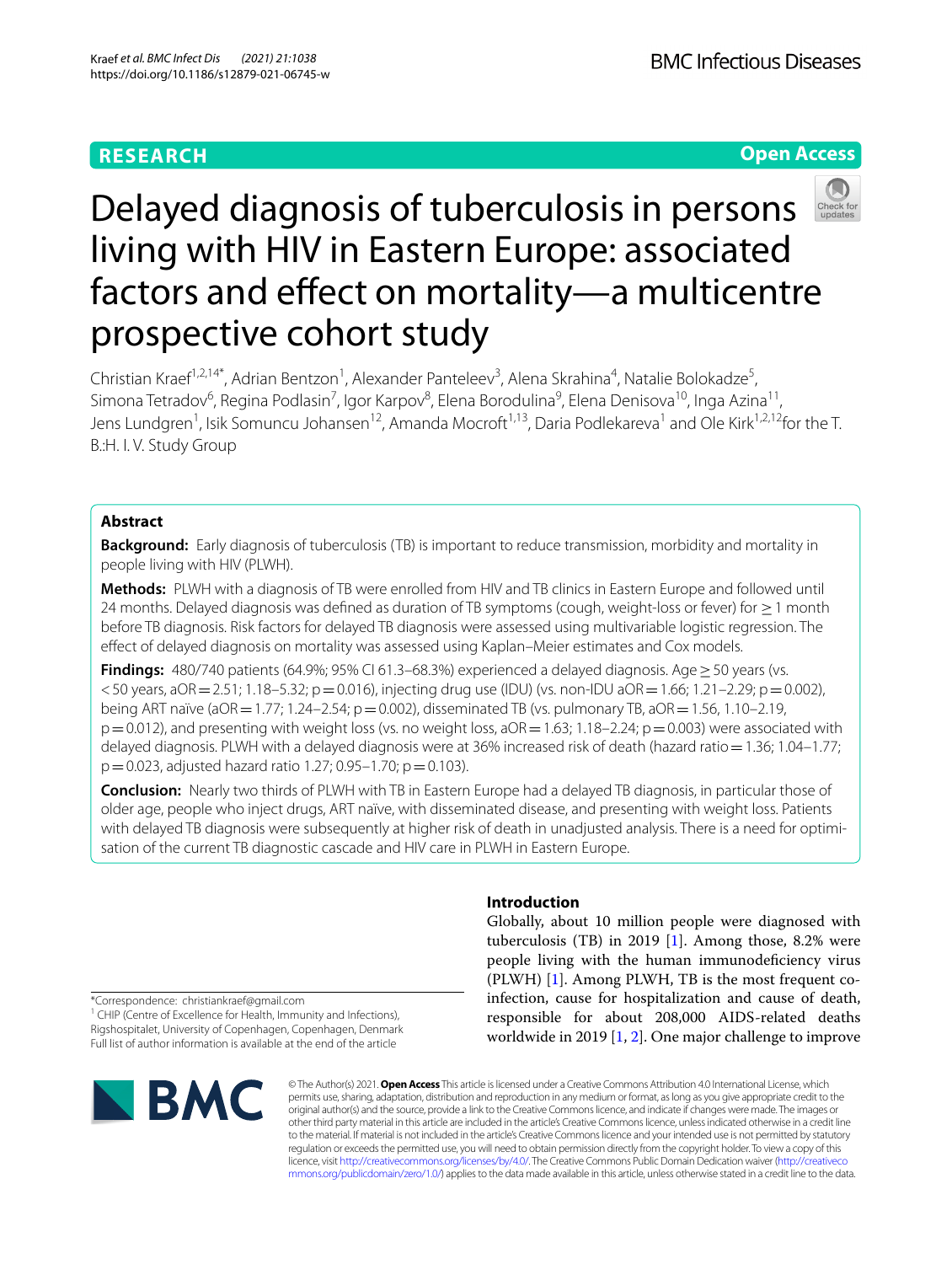survival for TB patients is to ensure timely diagnosis of TB [[3\]](#page-10-2). In patients mono-infected with TB a recent systematic review of delay in diagnosis of pulmonary TB in low- and middle income countries found that 42% of TB patients had a delay between symptom onset and TB diagnosis of at least a month  $[4]$  $[4]$ . A systematic review of post-mortem studies from Africa, Asia and the Americas found TB as the cause of death in 37.2% of PLWH, of which 45.8% remained undiagnosed at the point of death [\[3](#page-10-2)]. Delayed diagnosis of TB has repeatedly been shown to lead to more severe disease presentation, and increases morbidity and mortality significantly  $[5-11]$  $[5-11]$ . Furthermore, delayed TB diagnosis increases the risk for TB community transmission [[6,](#page-10-6) [12](#page-10-7)].

In consequence, one component of the World Health Organization's End TB strategy to reduce TB deaths by 75% and TB incidence by 50% in the general population by the year 2025 is ensuring early diagnosis of TB [\[13](#page-10-8)]. To this end, the strategy identifes amongst others the mapping of high-risk groups and the implementation of carefully planned systematic screening for active disease among identifed high-risk groups as important facilitators of early diagnosis [[13\]](#page-10-8). One high-risk group are PLWH, in whom the efect of delayed diagnosis on morbidity and mortality is even more distinct compared to those mono-infected with TB [[14](#page-10-9)[–16](#page-10-10)].

HIV/TB-coinfections continue to be a major challenge in many Eastern European countries [\[17\]](#page-10-11). In a large clinical cohort of patients with HIV/TB across Eastern Europe, 1-year mortality was 27%, with the majority of those deaths  $(79%)$  directly attributable to TB [[17](#page-10-11)]. That is a risk of death nearly four-times higher than that in PLWH with TB from western Europe and Latin America  $[17]$  $[17]$ .

However, to the best of our knowledge, the contribution of delayed TB diagnosis to morbidity and mortality and its associated factors in PLWH have not been investigated in an Eastern European setting. The objective of this study is to describe the prevalence of delayed diagnosis, analyze factors associated with delayed diagnosis and to quantify the efect of delayed diagnosis on survival in PLWH.

#### **Methods**

#### **Study design, population and sample**

The data for this analysis were drawn form an international prospective observational cohort study (TB:HIV study). Details of the study have previously been published [[17\]](#page-10-11). Study protocols and forms are available at [www.chip.dk.](http://www.chip.dk) Only patients included at Eastern European study sites were included in the current analysis. The TB:HIV study enrolled consecutive HIV-patients with TB diagnosis aged 16 years or older from 21 HIV and TB clinics in nine Eastern European countries (Belarus, Estonia, Georgia, Latvia, Lithuania, Poland, Romania, Russia and Ukraine) between Jan 1, 2011 and Dec 31, 2013 [\[17](#page-10-11)]. All methods were carried out in accordance with relevant guidelines and regulations. All participating clinics obtained ethical approval in accordance with local rules and legislations. A list of IEC/IRB from each participating center is provided in [Appendix](#page-8-0). Informed consent was obtained from all participants. The study was performed in accordance with the STROBE guidelines for observational studies [\[18](#page-10-12)].

#### **Variables, inclusion and exclusion criteria**

Explanatory variables include demography data, previous TB-disease, type of TB diagnosis, clinical presentation of current TB, HIV characteristics including CD4 cell counts and HIV-RNA measurements, antiretroviral therapy (ART) history and AIDS defning diagnoses. Variables with missing information on treatment with cotrimoxazole, chest x-ray, HBsAg, Anti-HCV and TB risk factors (alcohol, previous TB, imprisonment) were assumed as absent. Those with missing information on CD4 count were included as a separate category. For drug-susceptibility testing and determination of MDR-TB, if some information on drug-susceptibility was present, but missing for a specifc drug *M. tuberculosis* was assumed to be susceptible to that specifc drug, as done previously [[19](#page-10-13)].

To evaluate the delayed diagnosis, we used the variable "symptom duration" prior to diagnosis that was captured as a categorical variable (< 1 month, 1–3 months and > 3 months) in the original enrollment form by the enrolling health care worker based on self-reporting by the PLWH. For the purpose of this study, we merged the categories to create a binary variable  $(≥ 1$  months versus  $<$  1 months).

| <b>Box 1. Study definitions</b> |  |
|---------------------------------|--|
|---------------------------------|--|

| Region            | Eastern Europe | Belarus, Estonia, Georgia,<br>Latvia, Lithuania, Poland,<br>Romania, Ukraine, Russia                                                    |
|-------------------|----------------|-----------------------------------------------------------------------------------------------------------------------------------------|
| Delayed diagnosis |                | Delayed diagnosis was<br>defined as duration of TB<br>symptoms (cough, weight-<br>loss or fever) for $> 1$ month<br>before TB diagnosis |
| TB diagnosis      | Definite       | Positive culture or PCR<br>(Xpert) for Mtb (in sputum<br>smear or other specimen)                                                       |
|                   |                |                                                                                                                                         |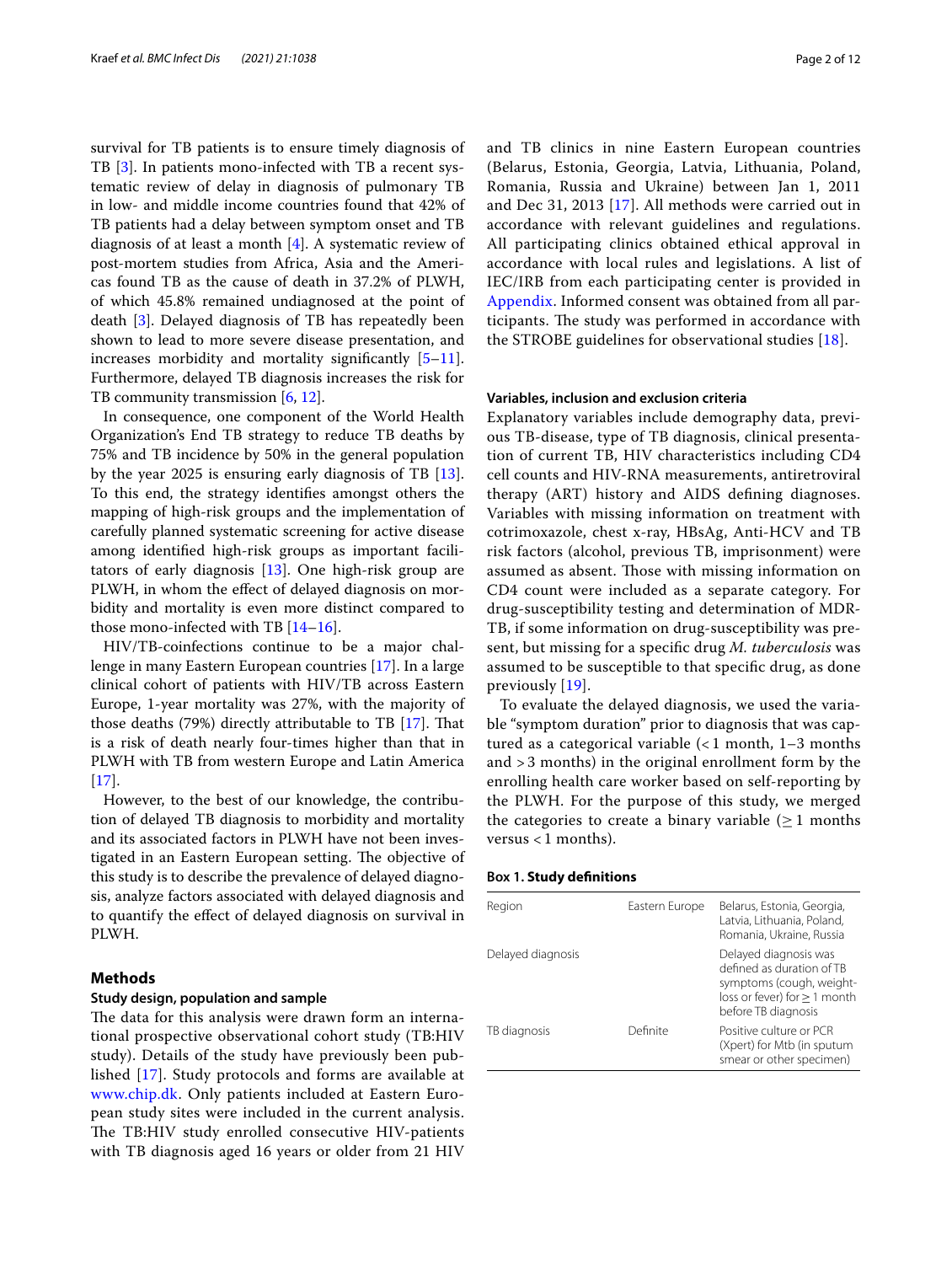|                    | Probable       | Acid fast bacilli or<br>granulomatous inflamma-<br>tion in sputum smear or<br>tissue biopsy and other<br>specimens (e.g., CSF, Pleural<br>fluid)                                                 |
|--------------------|----------------|--------------------------------------------------------------------------------------------------------------------------------------------------------------------------------------------------|
|                    | Presumptive    | A patient who presents<br>with symptoms or signs<br>suggestive of TB where TB<br>treatment is initiated and<br>not subsequently stopped<br>because the TB diagnosis<br>was ruled out             |
| TB location        | Pulmonary      | TB localised to the lungs,<br>larynx, or tracheobronchial<br>tree                                                                                                                                |
|                    | Extrapulmonary | just one extra-pulmonary<br>site was identified                                                                                                                                                  |
|                    | Disseminated   | Either of the following:<br>(i) TB documented in at<br>least two organ systems<br>(one of which could be<br>lungs)<br>(ii) miliary TB, or<br>(iii) isolation of Mtb from<br>blood or bone marrow |
| TB drug resistance | <b>MDR</b>     | Mtb resistant to both<br>rifamycin and isoniazid                                                                                                                                                 |
| <b>AIDS</b>        |                | Clinical AIDS criteria (ref:<br>1993 Revised Classification<br>System for HIV Infection<br>and Expanded Surveillance<br>Case Definition for AIDS<br>Among Adolescents and<br>Adults)             |

#### **Data analysis**

Descriptive statistics were used to present data as proportions, medians and interquartile ranges. The Chisquared and Fisher's exact test were used to compare categorical variables between groups, while the Kruskal– Wallis test was used to compare continuous variables.

To identify risk factors for delayed diagnosis we frst conducted a bivariate analysis of potential risk factors. Those with a  $p \le 0.10$  were included in the multivariable logistic regression model.

For the survival analysis baseline was defned as the date of TB treatment initiation. All follow-up was censored at 24 months. Overall survival comparing the group with delayed and non-delayed diagnosis was assessed using the Kaplan–Meier (KM) method and the log-rank test. We used Cox proportional hazards regression models to estimate hazard ratios (HRs) and 95% confdence intervals (CIs) of the efect of delayed diagnosis on mortality. Variables with a p-value  $\leq$  0.10 were included in the multivariate model to assess the hazard ratio (HR) and the Cox-model was stratifed by the clinical center. Based on the Kaplan–Maier survival analysis, we decided to stratify the Cox-regression model at 2 months follow-up time  $(0-2$  months and  $2-24$  months). The proportional hazard assumption was tested based on Schoenfeld residuals. Stata IC 15.1 was used for statistical analysis.

#### **Results**

In the TB:HIV cohort 825 PLWH from Eastern Europe were eligible for the analysis, of those 85 (10.3%) were excluded because of missing data on symptom duration.

A total of 740 patients from Eastern Europe were included in the current analysis. The analysis included 260 (35.1%) patients with a delay of less than 1 month and 480 (64.9%) patients with a delay of at least 1 month, 380 (51.4%) had a delay of 1–3 months, and 100 (13.5%) of >3 months.

#### **Factors associated with delayed diagnosis**

Baseline characteristics of the TB:HIV patients in Eastern Europe stratifed by delayed diagnosis, and factors associated with delayed diagnosis are presented in Table [1](#page-3-0). In the multivariable analysis age  $\geq$  50 years (vs.  $<$  50 years, aOR 2.51, 95% CI 1.18–5.32, p = 0.016), Injecting Drug Use (IDU) (vs. non-IDU aOR 1.66, 95% CI 1.21–2.29, p=0.002), being ART treatment naïve at TB diagnosis (vs. any ART before TB diagnosis, aOR 1.77, 95% CI 1.24–2.54, p=0.002), disseminated TB (vs. pulmonary TB, aOR 1.56, 95% CI 1.10–2.19, p=0.012), and weight loss (vs. no weight loss, aOR 1.63, 95% CI 1.18– 2.24,  $p=0.003$ ) were associated with delayed diagnosis  $(\geq 1$  month). Conversely, a previous TB diagnosis (vs. never diagnosed with TB, aOR 0.60, 95% CI 0.38–0.95,  $p=0.029$ ) was associated with earlier diagnosis.

In an analysis of the organ systems afected, i.e. organs where TB was identifed during diagnostic work-up (non-exclusive/several sites possible in the same patient) genitourinary (OR 3.64; 95% CI 1.39–9.52;  $p = 0.006$ ) and lymphatic TB (OR 2.28; 95% CI 1.65–3.17; p=0.001) were associated with delayed diagnosis, whereas pulmonary TB was not (OR 1.17; 95% CI 0.74–1.86, p = 0.504).

#### **Survival analysis**

Survival over 24 months, stratifed by delayed diagnosis, is presented in the Kaplan–Maier analysis in Fig. [1](#page-4-0). Estimates of all-cause mortality at 24 months were 262 (35.4%), 80 (30.8%) in the early diagnosis group and 182 (37.9%) in the late diagnosis group. In the frst 2 months of follow-up, the all-cause mortality rate did not differ between PLWH with and without delayed diagnosis, (100/100-person-years of follow-up (PYFU) (95% CI 78–127) v. 91/100 PYFY, respectively, log-rank test  $p=0.566$ . For the follow-up time from 2 to 24 months allcause mortality rates were 23/100 PYFU (95% CI 19–28) and 14/100 PYFU (95% CI 11–19), respectively, log-rank test  $p = 0.011$ .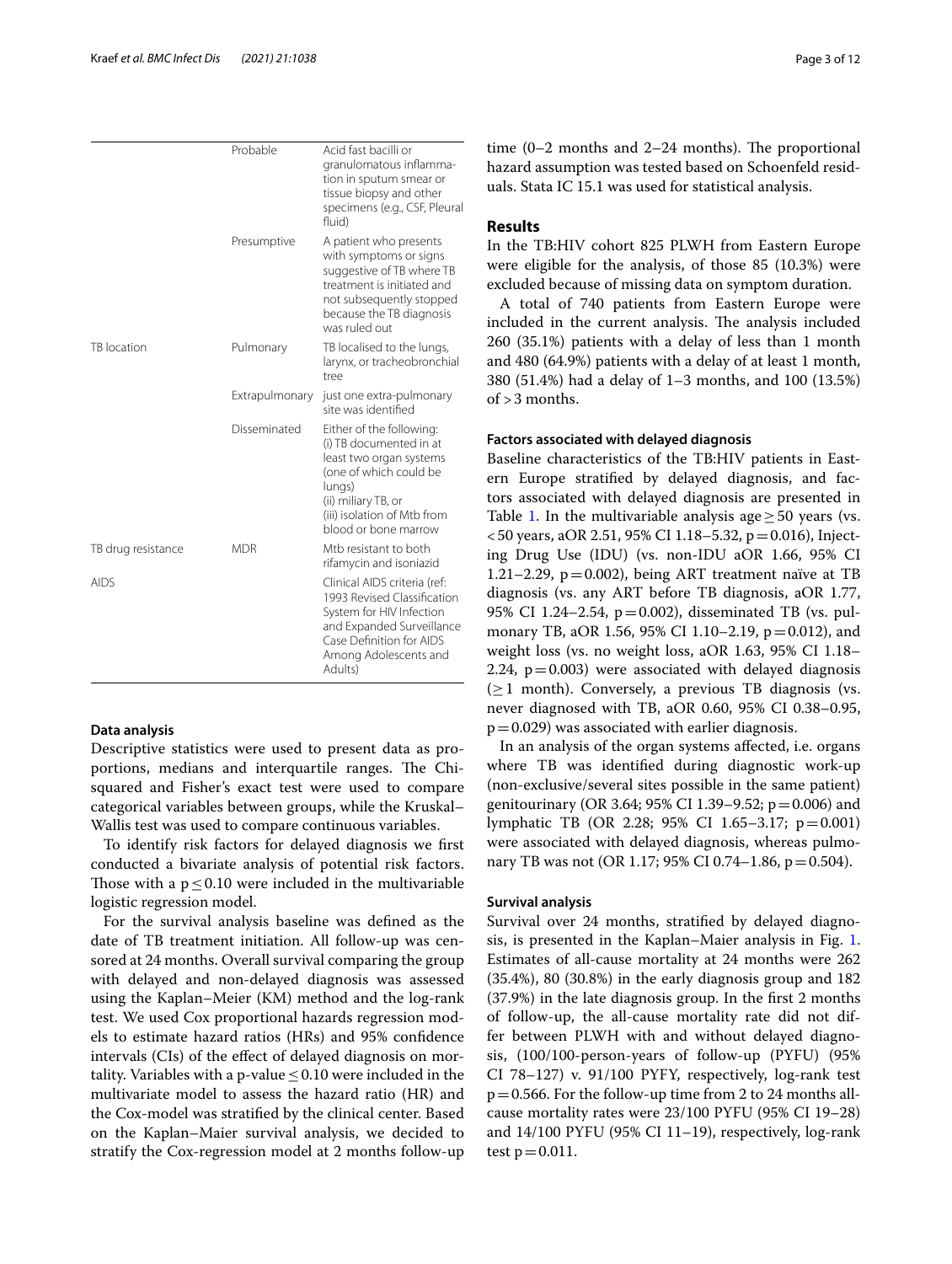<span id="page-3-0"></span>**Table 1** Baseline characteristics of the TB:HIV patients in Eastern Europe stratified by delayed diagnosis and factors associated with delayed diagnosis

|                                            | <b>Total</b> | Delayed diagnosis |                | OR (95% CI)               |        | p-value Adjusted OR (95% CI) p-value |       |
|--------------------------------------------|--------------|-------------------|----------------|---------------------------|--------|--------------------------------------|-------|
|                                            |              | <1 month          | $\geq$ 1 month |                           |        |                                      |       |
|                                            | $n = 740$    | $n = 260$         | $n = 480$      |                           |        |                                      |       |
| Gender                                     |              |                   |                |                           |        |                                      |       |
| Male                                       | 563 (76.1)   | 200 (76.9)        | 363 (75.6)     | $0.93(0.65 - 1.33)$       | 0.69   |                                      |       |
| Age                                        |              |                   |                |                           |        |                                      |       |
| Age 16-49                                  | 694 (93.8)   | 250 (96.2)        | 444 (92.5)     | Ref                       | Ref    | Ref                                  | Ref   |
| $Age \geq 50$                              | 46 (6.2)     | 10(3.8)           | 36(7.5)        | $2.62(1.21 - 5.66)$       | 0.01   | 2.51 (1.18-5.32)                     | 0.016 |
| Exposure group (HIV)                       |              |                   |                |                           |        |                                      |       |
| MSM (yes vs no)                            | 10(1.4)      | 5(1.9)            | 5(1.0)         | $0.54(0.15 - 1.87)$       | 0.32   |                                      |       |
| IDU (yes vs no)                            | 422 (57.0)   | 132 (50.8)        | 290 (60.4)     | 1.48 (1.09-2.00)          | 0.01   | $1.66(1.21 - 2.29)$                  | 0.002 |
| Heterosexual (yes vs no)                   | 183 (24.7)   | 72 (27.7)         | 111(23.1)      | $0.79(0.56 - 1.11)$ 0.17  |        |                                      |       |
| Known HIV at TB diagnosis                  | 668 (90.3)   | 235 (90.4)        | 433 (90.2)     | $0.98(0.59 - 1.63)$ 0.94  |        |                                      |       |
| Treatment history (HIV)                    |              |                   |                |                           |        |                                      |       |
| ART naïve at TB diagnosis <sup>a</sup>     | 558 (75.4)   | 176(67.7)         | 382 (79.6)     | $1.86(1.32 - 2.63)$       | 0.0001 | $1.77(1.24 - 2.54)$                  | 0.002 |
| ART use at TB diagnosis <sup>a</sup>       | 132 (17.8)   | 59 (22.7)         | 73 (15.2)      | $0.61(0.42 - 0.9)$        | 0.011  | Omitted <sup>d</sup>                 |       |
| Cotrimoxazole at TB diagnosis              | 273 (36.9)   | 84 (32.3)         | 189 (39.4)     | 1.36 (0.99-1.87) 0.057    |        | 1.25 (0.89-1.74)                     | 0.197 |
| CD4-cell count/mm <sup>3</sup> °           |              |                   |                |                           |        |                                      |       |
| $0 - 199/mm3$                              | 440 (59.5)   | 151 (58.1)        | 289 (70.8)     | $1.06(0.74 - 1.52)$       | 0.745  |                                      |       |
| $\geq 200$                                 | 185 (25.0)   | 66 (25.4)         | 119(29.2)      | Ref                       | Ref    |                                      |       |
| Missing CD4                                | 115 (15.5)   | 43 (37.4)         | 72 (62.6)      | $0.93(0.57 - 1.51)$ 0.764 |        |                                      |       |
| Prior AIDS                                 | 177 (23.9)   | 66 (25.4)         | 111(23.1)      | $0.88(0.62 - 1.26)$       | 0.49   |                                      |       |
| Previous <sub>TB</sub>                     |              |                   |                |                           |        |                                      |       |
| Yes vs no                                  | 99 (13.4)    | 46 (17.7)         | 53 (11.0)      | $0.58(0.38 - 0.89)$ 0.011 |        | $0.60(0.38 - 0.95)$                  | 0.029 |
| TB risk factor                             |              |                   |                |                           |        |                                      |       |
| Alcohol abuse (yes vs no)                  | 186(25.1)    | 72 (27.7)         | 114 (23.8)     | $0.81(0.58 - 1.15)$ 0.24  |        |                                      |       |
| Recent TB in family (yes vs no)            | 53(7.2)      | 17(6.5)           | 36(7.5)        | $1.16(0.64 - 2.11)$ 0.63  |        |                                      |       |
| Imprisonment within 2 years (yes vs no)    | 143 (19.3)   | 47 (18.1)         | 96 (20.0)      | $1.13(0.77 - 1.67)$ 0.53  |        |                                      |       |
| Clinical presentation of TB                |              |                   |                |                           |        |                                      |       |
| Pulmonary (including trachea and larynx)   | 239 (32.3)   | 101 (38.9)        | 138 (28.8)     | Ref                       | Ref    | Ref                                  | Ref   |
| Extrapulmonary                             | 54 (7.3)     | 23(8.9)           | 31(6.5)        | $0.99(0.54 - 1.79)$       | 0.964  | $0.83(0.44 - 1.55)$                  | 0.553 |
| Disseminated                               | 447 (60.4)   | 136 (52.3)        | 311 (64.8)     | $1.67(1.21 - 2.32)$       | 0.002  | $1.56(1.10-2.19)$                    | 0.012 |
| Localisations TB was found (non-exclusive) |              |                   |                |                           |        |                                      |       |
| Pulmonary (including trachea and larynx)   | 654 (88.4)   | 227 (87.3)        | 427 (89.0)     | $1.17(0.74 - 1.86)$       | 0.504  | Omitted <sup>e</sup>                 |       |
| Pleural                                    | 92 (12.4)    | 32 (12.3)         | 60(12.5)       | $1.02(0.64 - 1.61)$       | 0.94   | Omitted <sup>e</sup>                 |       |
| Lymphatic                                  | 309 (41.8)   | 76 (29.2)         | 233 (48.5)     | $2.28(1.65 - 3.17)$       | 0.0001 | Omitted <sup>e</sup>                 |       |
| Bone and/or joint                          | 13(1.8)      | 2(0.8)            | 11(2.3)        | 3.03 (0.66-13.8) 0.155    |        | Omitted <sup>e</sup>                 |       |
| Genitourinary                              | 37 (5.0)     | 5(1.9)            | 32(6.7)        | 3.64 (1.39-9.52)          | 0.004  | Omitted <sup>e</sup>                 |       |
| Meningeal and other central nervous system | 74 (10.0)    | 28 (10.8)         | 46 (9.6)       | $0.88(0.53 - 1.44)$       | 0.608  | Omitted <sup>e</sup>                 |       |
| Gastro-intestinal                          | 55 (7.4)     | 16(6.2)           | 39 (8.1)       | 1.35 (0.74-2.46) 0.329    |        | Omitted <sup>e</sup>                 |       |
| TB symptoms                                |              |                   |                |                           |        |                                      |       |
| Cough (yes vs no)                          | 501 (67.7)   | 188 (72.3)        | 313 (65.2)     | $0.72(0.52 - 0.99)$       | 0.049  | $0.72(0.51 - 1.02)$                  | 0.061 |
| Fever (yes vs no)                          | 636 (86.0)   | 227 (87.3)        | 409 (85.2)     | $0.84(0.54 - 1.31)$       | 0.433  |                                      |       |
| Weight loss (yes vs no)                    | 445 (60.1)   | 133 (51.2)        | 312 (65.0)     | $1.77(1.3 - 2.42)$        | 0.0001 | $1.63(1.18 - 2.24)$                  | 0.003 |
| Number of symptoms <sup>c</sup>            |              |                   |                |                           |        |                                      |       |
| None                                       | 20(2.7)      | 6(2.3)            | 14(2.9)        | Ref                       | Ref    |                                      |       |
| One symptom                                | 133 (18.0)   | 50 (19.2)         | 83 (17.3)      | $0.71(0.26 - 1.97)$       | 0.512  |                                      |       |
| Two symptoms                               | 312 (42.2)   | 114 (43.9)        | 198 (41.3)     | $0.74(0.28 - 2.0)$        | 0.556  |                                      |       |
| Three symptoms                             | 275 (37.2)   | 90 (34.6)         | 185 (38.5)     | 0.88 (0.33-2.37) 0.802    |        |                                      |       |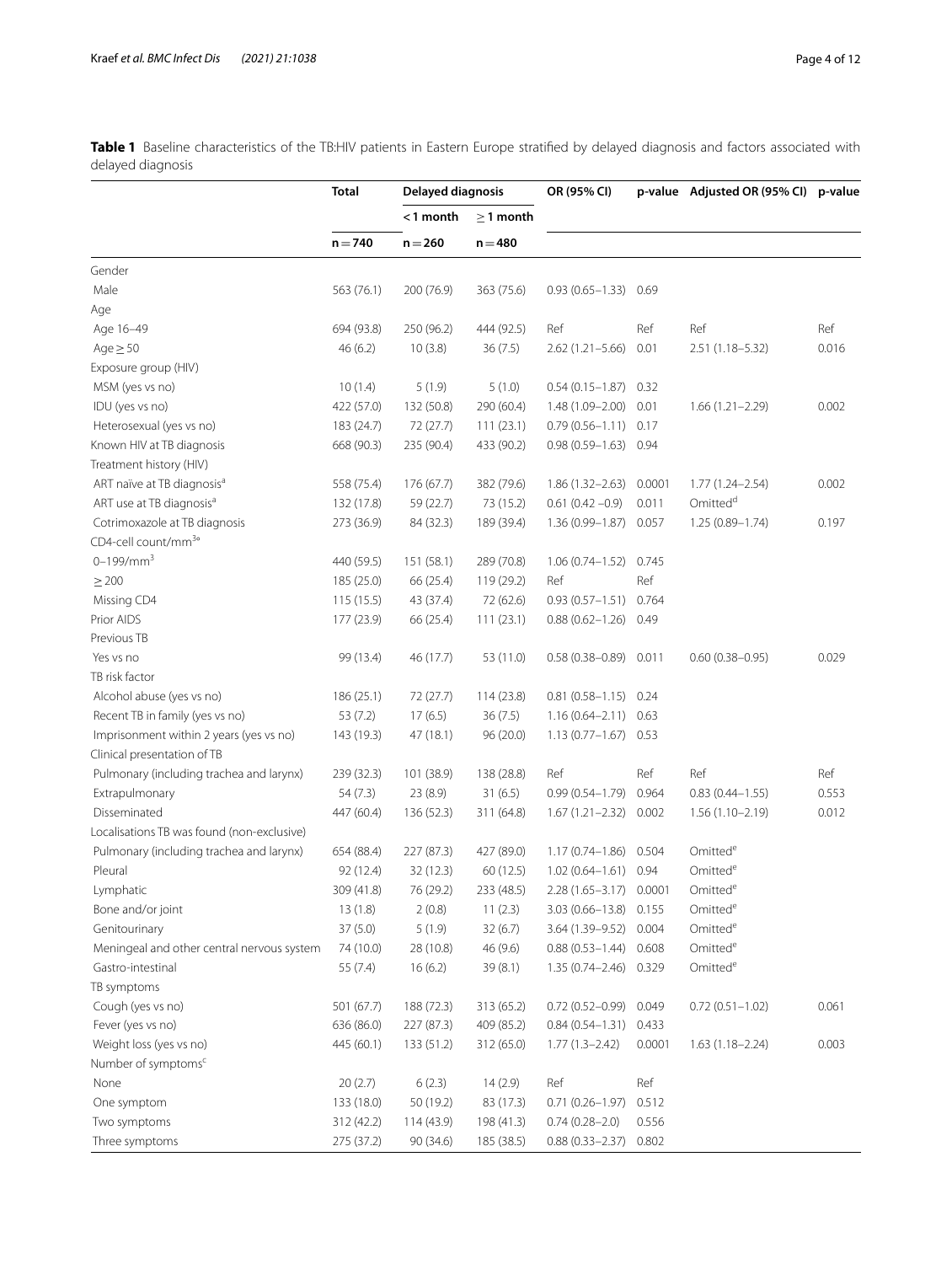#### **Table 1** (continued)

|                                              | <b>Total</b> | Delayed diagnosis |                | OR (95% CI)                                                              |       | p-value Adjusted OR (95% CI) p-value |  |
|----------------------------------------------|--------------|-------------------|----------------|--------------------------------------------------------------------------|-------|--------------------------------------|--|
|                                              |              | <1 month          | $\geq$ 1 month |                                                                          |       |                                      |  |
|                                              | $n = 740$    | $n = 260$         | $n = 480$      |                                                                          |       |                                      |  |
| Screening chest X-ray before current episode |              |                   |                |                                                                          |       |                                      |  |
| Yes vs no                                    | 338 (45.7)   | 115(44.2)         | 223(46.5)      | $1.09(0.81 - 1.48)$                                                      | 0.56  |                                      |  |
| Rifampicin resistance                        |              |                   |                |                                                                          |       |                                      |  |
| Yes vs no                                    | 95 (38.3)    | 34 (35.8)         | 61 (39.9)      | $1.19(0.7 - 2.0)$                                                        | 0.52  |                                      |  |
| MDR-TB                                       |              |                   |                |                                                                          |       |                                      |  |
| Yes                                          | 88 (11.9)    | 31(11.9)          | 57 (11.9)      | $1.22(0.71 - 2.11)$                                                      | 0.478 |                                      |  |
| No                                           | 148 (20.0)   | 59 (22.7)         | 89 (18.5)      | Ref                                                                      | Ref   |                                      |  |
| Missing drug susceptibility testing          | 504(68.1)    | 170 (65.4)        | 334 (69.6)     | 1.30 (1.09-1.90)                                                         | 0.170 |                                      |  |
| Diagnosis                                    |              |                   |                |                                                                          |       |                                      |  |
| Definite                                     | 333 (45.0)   | 123(47.3)         | 210(43.8)      | Ref                                                                      | Ref   |                                      |  |
| Probable                                     | 76 (10.3)    | 24(9.2)           | 52 (10.8)      | $1.27(0.75 - 2.16)$                                                      | 0.380 |                                      |  |
| Presumptive                                  | 331 (44.7)   | 113(43.5)         | 218(45.4)      | $1.13(0.82 - 1.55)$                                                      | 0.451 |                                      |  |
| Hepatitis B                                  |              |                   |                |                                                                          |       |                                      |  |
| HbsAg at baseline <sup>b</sup>               | 44(6.0)      | 17(6.5)           | 27(5.6)        | $0.85(0.46 - 1.59)$ $0.616$                                              |       |                                      |  |
| Hepatitis C                                  |              |                   |                |                                                                          |       |                                      |  |
| Anti-HCV antibodies <sup>b</sup>             | 405 (54.7)   | 134(51.5)         | 271 (56.5)     | $1.21(0.9 - 1.65)$                                                       | 0.199 |                                      |  |
| Continuous variables                         |              |                   |                |                                                                          |       |                                      |  |
| Weight (kg)                                  |              |                   |                |                                                                          |       |                                      |  |
| Baseline                                     | $60(53-68)$  | $63(55-68.5)$     |                | 60 (53-68) 0.99 (0.97-1.01) 0.255                                        |       |                                      |  |
| HIV-RNA (log10) copies/ml                    |              |                   |                |                                                                          |       |                                      |  |
| Baseline                                     |              |                   |                | 5.3 (4.5 - 5.8) 5.2 (4.3 - 5.7) 5.3 (4.6 - 5.8) 1.12 (0.96 - 1.32) 0.158 |       |                                      |  |

Adjusted for age, IDU, ART treatment naivety, cotrimoxazole treatment, previous TB, clinical TB presentation and TB symptoms cough and weight loss

*OR* odds ratio, *CI* confdence interval, *MSM* Men Who Have Sex with Men, *IDU* injecting drug use

<sup>a</sup> Those not included in the categories "ART naïve at TB diagnosis" and "ART use at TB diagnosis" have previously received ART and interrupted their treatment

 $^{\rm b}$ Those with missing information for chest x-ray (n  $=$  278), HBsAg (n  $=$  215), Anti-HCV (n  $=$  220) assumed negative

<sup>c</sup> Index based on symptoms cough, fever, weight loss

<sup>d</sup> Omitted because of multicollinearity with Treatment Naivety (correlation co-efficient 0.7817)

<sup>e</sup> Omitted in model as part of extra-pulmonary/disseminated

<span id="page-4-0"></span>

In the unadjusted Cox proportional hazard models for all-cause mortality with 24 months follow-up, PLWH with a delayed TB diagnosis were at 36% increased risk of death (hazard ratio 1.36; 95% CI 1.04–1.77;  $p = 0.023$ ). In the adjusted analysis, the estimate decreases only slightly (adjusted hazard ratio 1.27; 95% CI 0.95-1.70;  $p = 0.103$ ) (Table [2\)](#page-5-0). At the same time, there is a clear association between increased risk of death and male sex, low or missing CD4 cell count, prior AIDS, disseminated TB disease, weight loss and MDR-TB (Table [2](#page-5-0)). Stratifying the Cox proportional hazards model for all-cause mortality at 0–2 months and 2–24 months follow-up according to the appearance of the survival curves, no efect of delayed diagnosis on risk of death was observed for the first 2 months (aHR 1.09; 95% CI 0.69–1.71;  $p=0.723$ ), while the period 2–24 months seems to explain the observed overall efect (aHR 1.36; 95% CI 0.93–1.99;  $p=0.119$ ) (Additional file [1](#page-9-0): Tables S1 and S2).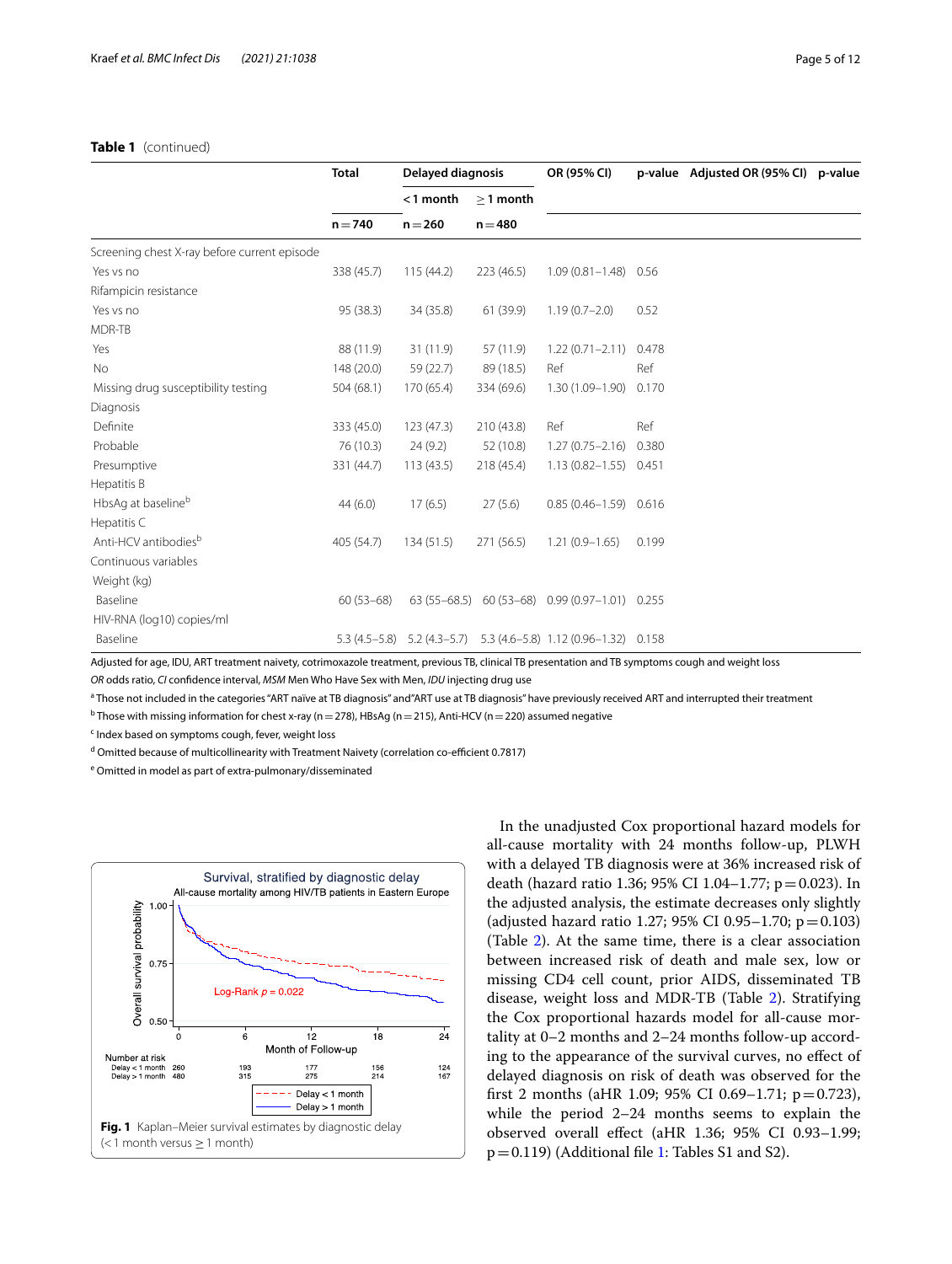<span id="page-5-0"></span>**Table 2** Cox-regression model for survival in Eastern Europe, crude and adjusted hazard ratios (24 months follow-up)

|                                            | Total ( $n = 740$ )                          | Crude HR (95% CI)   |       | p-value Adjusted HR (95% CI) <sup>a</sup> | p-value |
|--------------------------------------------|----------------------------------------------|---------------------|-------|-------------------------------------------|---------|
| Delayed diagnosis                          | $\geq$ 1 month (n = 480)                     | $1.36(1.04 - 1.77)$ | 0.023 | $1.27(0.95 - 1.70)$                       | 0.103   |
| Gender                                     | Male ( $n = 563$ )                           | $1.34(1.02 - 1.76)$ | 0.032 | $1.38(1.04 - 1.83)$                       | 0.026   |
| Age                                        | Age 18-49 (n = 694)                          | Ref                 | Ref   |                                           |         |
|                                            | Age $\geq$ 50 (n = 46)                       | $0.92(0.55 - 1.52)$ | 0.741 |                                           |         |
| Exposure group (HIV)                       | $MSM(n=10)$                                  | $0.49(0.12 - 1.95)$ | 0.309 |                                           |         |
|                                            | $IDU(n=422)$                                 | $1.19(0.93 - 1.52)$ | 0.173 |                                           |         |
|                                            | Heterosexual ( $n = 183$ )                   | $0.84(0.63 - 1.13)$ | 0.255 |                                           |         |
| Known HIV positive                         | At baseline ( $n = 668$ )                    | $1.55(0.96 - 2.50)$ | 0.074 | $1.43(0.84 - 2.42)$                       | 0.185   |
| Treatment history (HIV)                    | Naïve at TB diagnosis <sup>c</sup> (n = 558) | $1.04(0.79 - 1.38)$ | 0.766 |                                           |         |
|                                            | ART at baseline <sup>c</sup> ( $n = 132$ )   | $0.96(0.70 - 1.31)$ | 0.795 |                                           |         |
|                                            | Cotrimoxazole at baseline ( $n = 273$ )      | $1.22(0.96 - 1.56)$ | 0.110 |                                           |         |
| CD4-cell count/mm <sup>3</sup> °           | $0-199/mm^3 (n=440)$                         | 2.17 (1.53-3.09)    | 0.001 | $1.84(1.27 - 2.68)$                       | 0.001   |
|                                            | $\geq$ 200/mm <sup>3</sup> (n = 185)         | Ref                 | Ref   | Ref                                       | Ref     |
|                                            | Missing CD4 ( $n = 115$ )                    | $2.17(1.41 - 3.33)$ | 0.001 | $2.32(1.47 - 3.66)$                       | 0.001   |
| Prior AIDS                                 | Yes ( $n = 177$ )                            | $1.87(1.45 - 2.41)$ | 0.001 | $1.69(1.27 - 2.24)$                       | 0.001   |
| Previous TB                                | Yes ( $n = 99$ )                             | $0.97(0.68 - 1.39)$ | 0.880 |                                           |         |
| TB risk factor                             | Alcohol abuse ( $n = 186$ )                  | $1.32(1.01 - 1.73)$ | 0.041 | $1.24(0.92 - 1.68)$                       | 0.158   |
|                                            | Recent TB in family ( $n = 53$ )             | $0.84(0.50 - 1.42)$ | 0.524 |                                           |         |
|                                            | Prison within the last 2 years ( $n = 143$ ) | $1.11(0.82 - 1.51)$ | 0.493 |                                           |         |
| Clinical presentation of TB                | Pulmonary (n = 239)                          | Ref                 | Ref   | Ref                                       | Ref     |
|                                            | Extrapulmonary ( $n = 54$ )                  | $0.98(0.51 - 1.88)$ | 0.957 | $0.86(0.44 - 1.68)$                       | 0.657   |
|                                            | Disseminated ( $n = 447$ )                   | $2.31(1.71 - 3.11)$ | 0.001 | 1.93 (1.38-2.69)                          | 0.001   |
| TB symptoms at diagnosis                   | Cough ( $n = 501$ )                          | $0.95(0.74 - 1.23)$ | 0.708 |                                           |         |
|                                            | Fever ( $n = 636$ )                          | $1.59(1.07 - 2.37)$ | 0.022 | $1.41(0.91 - 2.19)$                       | 0.124   |
|                                            | Weight loss ( $n = 445$ )                    | $1.70(1.31 - 2.21)$ | 0.001 | $1.41(1.05 - 1.88)$                       | 0.022   |
| Number of symptoms§                        | None $(n=20)$                                | Ref                 | Ref   |                                           |         |
|                                            | One symptom $(n = 133)$                      | $0.89(0.38 - 2.11)$ | 0.793 |                                           |         |
|                                            | Two symptoms $(n = 312)$                     | 1.12 (0.49-2.56)    | 0.783 |                                           |         |
|                                            | Three symptoms $(n = 275)$                   | 1.58 (0.69-3.58)    | 0.277 |                                           |         |
| Screening chest X-ray in pastd             | Yes ( $n = 338$ )                            | $1.30(1.02 - 1.66)$ | 0.034 | 1.27 (0.93-1.74)                          | 0.133   |
| Rifampicin resistance                      | Yes ( $n = 95$ )                             | $1.53(1.12 - 2.10)$ | 0.007 | Omitted <sup>b</sup>                      |         |
| MDR-TB                                     | Yes ( $n = 88$ )                             | $2.61(1.68 - 4.05)$ | 0.001 | 2.06 (1.06-4.01)                          | 0.033   |
|                                            | No $(n = 148)$                               | Ref                 | Ref   | Ref                                       |         |
|                                            | Missing ( $n = 504$ )                        | $1.84(1.28 - 2.64)$ | 0.001 | $1.32(0.68 - 2.57)$                       | 0.407   |
| Diagnosis                                  | Definitive ( $n = 333$ )                     | Ref                 | Ref   | Ref                                       | Ref     |
|                                            | Probable ( $n = 76$ )                        | $1.43(0.97 - 2.11)$ | 0.074 | $0.99(0.61 - 1.59)$                       | 0.955   |
|                                            | Presumptive ( $n = 331$ )                    | $1.03(0.80 - 1.34)$ | 0.795 | $0.95(0.67 - 1.35)$                       | 0.764   |
| Hepatis B                                  | HBsAg positive $(n = 44)^d$                  | $0.95(0.56 - 1.60)$ | 0.843 |                                           |         |
| Hepatitis C                                | Anti-HCV positive ( $n = 405$ ) <sup>d</sup> | $1.20(0.94 - 1.53)$ | 0.145 |                                           |         |
| Drug-susceptibility testing                | At baseline ( $n = 236$ )                    | $0.84(0.65 - 1.08)$ | 0.175 |                                           |         |
| Treatment with RHZ                         | At baseline ( $n = 591$ )                    | $0.81(0.59 - 1.09)$ | 0.157 |                                           |         |
| Treatment with at least three active drugs | At baseline ( $n = 132$ )                    | $0.64(0.46 - 0.91)$ | 0.014 | $0.81(0.52 - 1.25)$                       | 0.344   |

*HR* hazard ratio, *CI* confdence interval, *MSM* Men Who Have Sex with Men, *IDU* injecting drug use

Global Test Proportional Hazard Assumption  $p=0.3689$ , individually all  $>0.05$ 

a<br>Adjusted for diagnostic delay, gender, known HIV positive, CD4 cell count, prior aids, tb risk factor alcohol, clinical presentation (all), Tb symptoms (fever, weight loss), chest x-ray, MDR-TB, type of diagnosis, treatment with at least three active drugs, stratifed by Center

<sup>b</sup> Omitted Rifampicin resistance in the multivariable model due to multicollinearity with MDR-TB

c Those not included in the categories "ART naïve at TB diagnosis" and"ART use at TB diagnosis" have previously received ART and interrupted their treatment

<sup>d</sup> Those with missing information for chest x-ray (n = 278), HBsAg (n = 215), Anti-HCV (n = 220) assumed negative

§ Index based on symptoms cough, fever, weight loss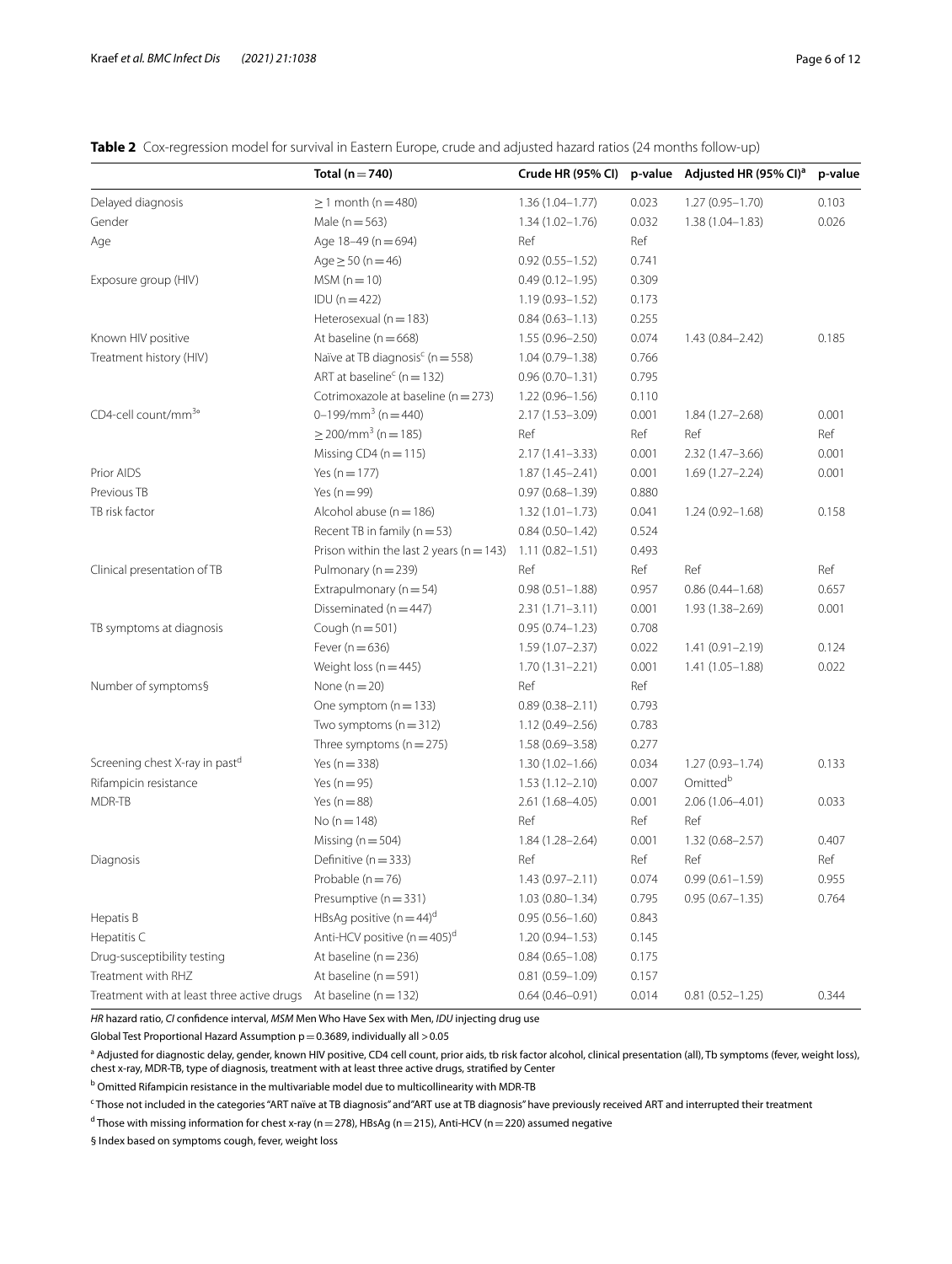#### **Sensitivity analysis**

Of all 262 deaths within 24 months, 97 (37.0%) were directly TB-related. In an adjusted Cox proportional hazards model for TB-related mortality within 24 months follow-up delayed diagnosis had no efect on TB-related death (aHR 1.00; 95% CI 0.62-1.59; p=0.988).

When stratifying delayed diagnosis by  $\leq$  3 months  $(n=640)$  versus > 3 months  $(n=100)$ , at 24 months 247 (38.6%) deaths had occurred in the group of  $\leq$  3 months and 59 (59%) in the group of >3 months. Kaplan–Maier survival analysis showed no diference in survival function (log-rank  $p=0.777$ ) (Additional file [1](#page-9-0)).

In an adjusted Cox proportional hazards model with 24 months of follow-up there was no efect of a delayed diagnosis for more than three months on all-cause mortality (aHR 1.00; 95% CI 0.7-1.45; p = 0.986).

#### **Discussion**

In the present study, we found older age  $(\geq 50 \text{ years})$ , IDU, ART naivety, disseminated TB and presenting with weight loss were associated with delayed diagnosis, while a previous TB diagnosis was associated with a lower risk of late diagnosis. Furthermore, a delayed TB diagnosis was associated with an increased risk for all-cause death in PLWH in Eastern Europe. Our study provides indication for a systematic screening and active case fnding in PLWH at risk of delayed TB diagnosis.

#### **Factors associated with delayed diagnosis in PLWH**

Our study is the frst to present factors associated with delayed TB diagnosis in PLWH in Eastern Europe. Some of the factors identifed in the present study, such as older age, being ART naive and IDU have been identifed in other settings. In a South African cohort including only PLWH with pulmonary TB older age (>40 years) and HIV-RNA viral load>400 copies/ml were predictors for delayed diagnosis, while being on ART at time of diagnosis was associated with lower risk of delayed diagnosis [\[20](#page-10-14)]. A study including all drug-susceptible TB cases in PLWH from Colombia found age between 15–34, age $\geq$  45 years, and receiving tuberculin skin tests as a part of the diagnostic work-up associated with delayed diagnosis [[21](#page-10-15)]. In a Brazilian cohort of 242 PLWH with TB, factors associated with patient delay were the symptoms asthenia, chest pain, and the use of illicit drugs, including IDU [[22\]](#page-10-16). In this current study, we identifed a previous TB diagnosis as associated with lower risk of delayed diagnosis, which is in line with another cohort of PLWH from Brazil [\[23\]](#page-10-17). Weight loss and disseminated disease have not been previously described as associated with delayed diagnosis which could be due to better ascertainment of the symptom weight loss and disseminated disease presentation in our study or to uncontrolled circularity.

In patients diagnosed with TB (without HIV) in Kiev city long diagnostic delay was reported by individuals who were homeless, jobless or abused alcohol [\[24](#page-10-18)]. In Uzbekistan TB mono-infected patients self-medication, coughing, loss of weight, and visiting private and primary healthcare facilities were associated with delay [\[25](#page-10-19)]. Similar results were observed in Georgia where receipt of medication prior to TB diagnosis was associated with increased overall delayed diagnosis [[26\]](#page-10-20).

Disseminated TB was associated with delayed diagnosis in the present analysis. These diagnostic challenges have been described previously in PLWH as the extrapulmonary or disseminated TB presentation makes it difficult to obtain suitable specimen for culture  $[27, 28]$  $[27, 28]$  $[27, 28]$ .

#### **Efect of delayed diagnosis on survival in PLWH**

In our study, those with a delayed diagnosis of at least 1 month had a 36% higher risk of dying within the frst 2 years after the TB diagnosis. Compared to previous studies in other settings the efect seems less pronounced, and when adjusting for other patient characteristics, the result was no longer insignifcant, although the efect size remains similar and the upper limit of the CI suggests it could be a quite large efect. Furthermore, there is a clear association between increased risk of death and male sex, low or missing CD4 cell count, prior AIDS, disseminated TB disease, weight loss and MDR-TB; all of which have been found and described in a previous study of the current cohort [\[17\]](#page-10-11). In a retrospective cohort of PLWH with pulmonary TB in China, a delayed diagnosis of more than 1 month from onset of symptoms increased the risk of death almost three-fold (aHR 2.60; 95% CI 1.42–4.78) [[29\]](#page-10-23). In a Brazilian study, PLWH with TB who had previously started on ART, duration of TB symptoms over 3 months before diagnosis increased the risk of death six-fold (HR=6.15, 95% CI 1.15–32.9) [\[14](#page-10-9)]. In Malawi, seeking care after more than 1 month or 3 months was associated with an increased risk of death of about 60% (aHR 1.6, 95% CI 0.9–2.8) and 100% (aHR 2.0, 95% CI 1.1–3.8), respectively  $[30]$  $[30]$ . On the contrary, a Thai study of 667 PLWH with TB found no efect of delayed TB diagnosis on survival [[31\]](#page-10-25).

Supplementary survival analyses stratifed by followup time suggest that delayed diagnosis has no efect on survival during the frst 2 months after TB treatment initiation, but seem to have an efect beyond 2 months after initiation of TB treatment, albeit insignifcantly so, perhaps due to limited number of patients in the study. In our study, mortality was very high during the frst 2 months, which leads us to speculate that those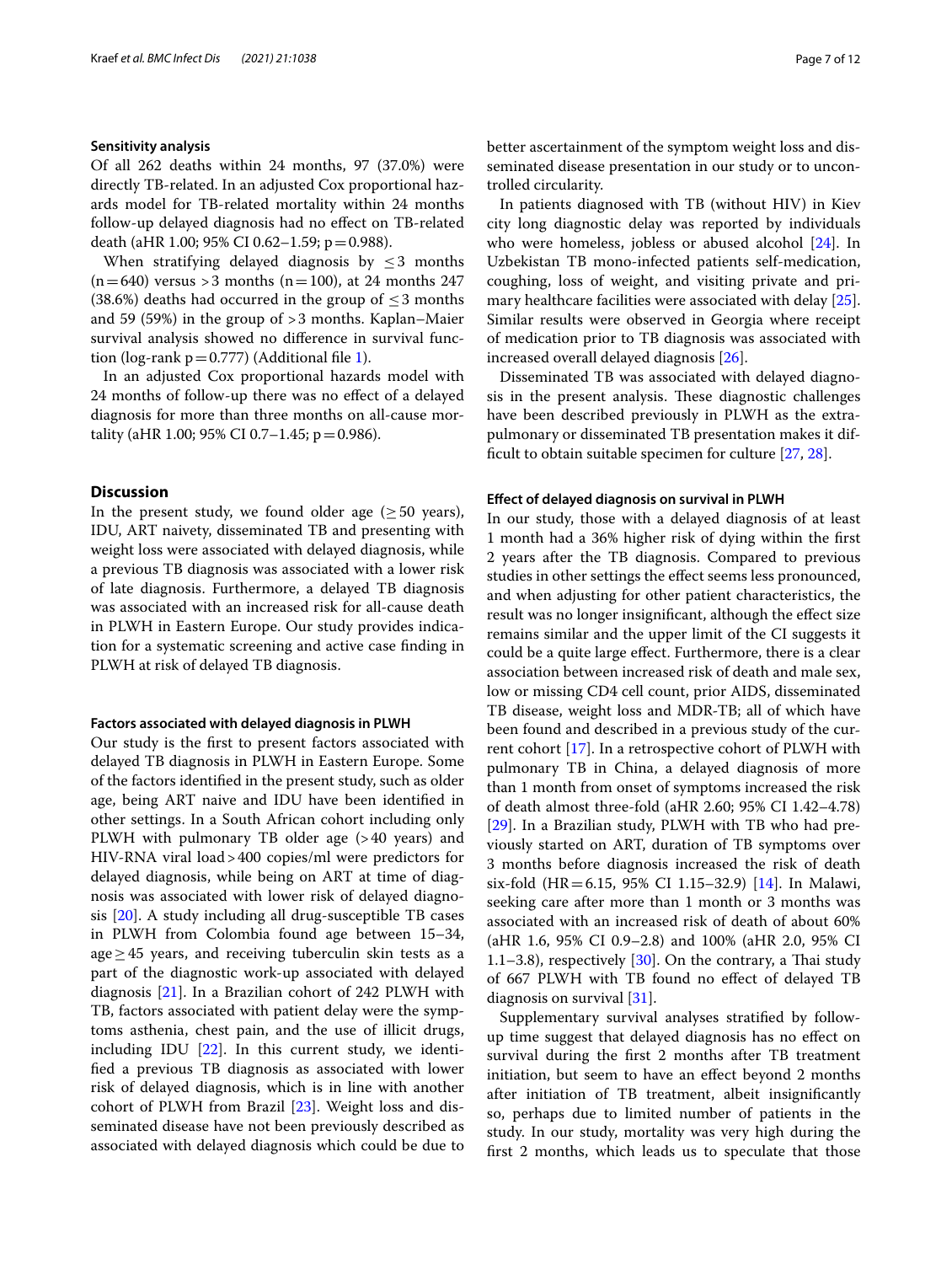presenting with shorter symptom duration might be suffering from quickly progressing disease with worse early outcomes. That suggests that other factors were driving the mortality in the frst 2 months diluting the efect of delayed diagnosis on survival in the early period. These could be factors such as disseminated disease, MDR-TB and an AIDS diagnosis which also are signifcant predictors of mortality in the stratifed analysis 0–2 months (Additional fle [1](#page-9-0): Table S1).

#### **Potential implications for policy and research**

It is very likely that better integration of clinical services and diagnostic capacity can decrease delays in diagnosing TB in PLWH. HIV and TB services in Eastern Europe are only provided in one place at about 36% of health care centers [\[32](#page-11-0)]. While evidence of the effect of integrated health care on delayed diagnosis is not available, studies in Sub-Saharan Africa have shown improved HIV and TB treatment outcomes when integrating HIV and TB care [[33,](#page-11-1) [34](#page-11-2)].

Furthermore, strengthening diagnostic capacity for sputum-smear negative and extra-pulmonary TB (i.e., molecular diagnostic tests such as Xpert) are crucial as TB in PLWH often presents as extrapulmonary or disseminated TB and is commonly sputum-smear negative. There is evidence from Mozambique, where PLWH delayed for TB diagnosis due to initial negative sputum smear microscopy but consecutive positivity (Xpert TB test) had a 12-fold higher mortality, reiterating the importance of rapid diagnostics [\[16\]](#page-10-10). In Rwanda, expanded access to systematic Xpert testing and standardized treatment of Rifampicin-resistant TB in both HIV-seronegative and PLWH led to the reduction of diagnostic and treatment delays resulting in reduced mortality [[35\]](#page-11-3). In Eastern Europe, Xpert was used as part of routine workup at almost all (92%) clinics in 2018, which is a major improvement compared to 2013 (54%) when the present study was conducted, so we cannot rule out improvements to delayed diagnosis in the meantime [[32\]](#page-11-0). A promising additional tool for rapid diagnosis and treatment initiation at the point of care for PLWH regardless of site of TB infection is the urine-based lipoarabinomannan (LAM) test [[36](#page-11-4)]. Further prospective studies of this intervention and its efect on delayed diagnosis, in particular in an Eastern European context, are needed.

In addition to improving health care infrastructure, active case fnding among high-risk populations, in our study those of older age, people who inject drugs and PLWH not on ART, may help reduce delayed diagnoses and improve linkage to health care [\[37](#page-11-5)]. In an active pulmonary TB case fnding study among newly HIV diagnosed patients in Tbilisi, Georgia, 11.5% of patients were identifed with pulmonary TB, highlighting the utility of an active case fnding strategy [[38](#page-11-6)]. Periodic screening for TB among PLWH using symptoms, chest x-ray, Xpert and/or urine-LAM point-of-care testing according to WHO guidelines could improve case finding [[39\]](#page-11-7). However, to the best of our knowledge no evidence on the systematic implementation of these guidelines in Eastern Europe and Central Asia exists.

Our study has some limitations. First, the generalizability of our results to the background/general population may be impaired due to selection bias, as recruitment to our study is conditional on both TB and HIV being diagnosed. Those who were never diagnosed with TB or HIV due to early death without making contact to health care were not included. However, these patients presumably would have worse outcomes and a long diagnostic delay if included here, as reduced access to health care is likely associated with similar risk factors as delayed diagnosis, morbidity and mortality. Therefore, our results likely underestimate the effect of delayed diagnoses on mortality in the population. Secondly, Eastern Europe is heterogeneous, delay of diagnosis may vary within the region and in some countries, health care has improved since the period of data collection in 2013 [\[32\]](#page-11-0). As drug susceptibility testing was not widely available in Eastern Europe at the time of the study and those without testing results were assumed susceptible our study very likely underestimated MDR-TB and has led to increased mortality. Thirdly, we cannot rule out a certain degree of circularity in the analysis of risk factors for delayed diagnosis; e.g., disseminated disease or weight loss can be risk factors for delayed diagnosis due to an unexpected or hard to diagnosis disease presentation but they can also be a consequence of delayed diagnosis. Finally, for most patients in the present study the date of TB diagnosis and of treatment initiation were identical. Therefore, we were not able to calculate the health care delay, the time span between diagnosis and treatment initiation.

Regardless, the current study adds important knowledge to the feld of health care for TB/HIV co-infection in Eastern Europe.

#### **Conclusions**

We found that nearly two thirds of PLWH with TB in Eastern Europe had a delayed TB diagnosis, in particular those of older age, people who inject drugs, ART naïve, with disseminated disease, and presenting with weight loss. Patients with delayed TB diagnosis were subsequently at higher risk of death in unadjusted analysis. There is a clear need for optimization of the current TB diagnostic cascade and HIV care in PLWH in Eastern Europe to reduce delayed diagnoses to reduce morbidity and improve treatment outcomes. While health care planners and policy makers should ensure strengthened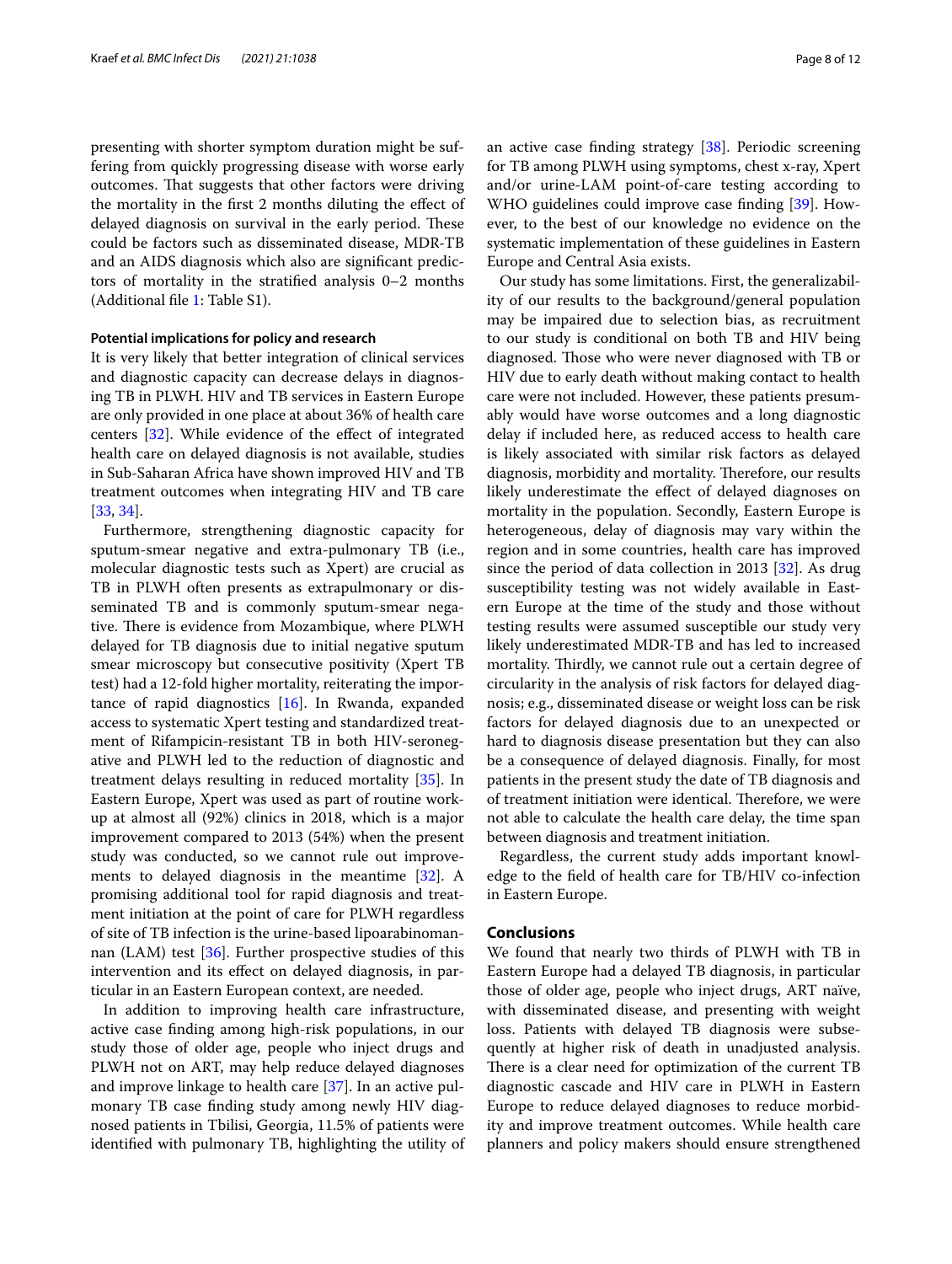diagnostic capacity, clinicians should pay special attention to patient groups identifed as being at higher risk for delayed TB diagnosis, and further research should focus on developing more efective diagnostic interventions to reduce delayed diagnoses.

#### <span id="page-8-0"></span>**Appendix TB:HIV Study Group**

#### www. chip. dk/ Resea rch/ Studi es/ [TBHIV/](http://www.chip.dk/Research/Studies/TBHIV/TBHIV-Study-Group) [TBHIV-Study-Group](http://www.chip.dk/Research/Studies/TBHIV/TBHIV-Study-Group)

The Study Group consists of the following 62 participating sites in 19 countries (listed with countries, names of participating centers).

A. Vassilenko<sup>14</sup>, D. Klimuk<sup>15</sup>, O. Kondratenko<sup>15</sup>, A. Zalutskaya<sup>15</sup>, V. Bondarenko<sup>16</sup>, V. Mitsura<sup>16</sup>, E. Kozorez<sup>16</sup>, O. Tumash<sup>16</sup>, O. Suetnov<sup>17</sup>, D. Paduto<sup>17</sup>, V. Iljina<sup>18</sup>, T. Kummik<sup>18</sup>, K. Mshvidobadze<sup>19</sup>, N. Lanchava<sup>19</sup> L. Goginashvili<sup>20</sup>, L. Mikiashvili<sup>20</sup>, N. Bablishvili<sup>20</sup>, B. Rozentale<sup>21</sup>, I. Zeltina<sup>21</sup>, I. Janushkevich<sup>21</sup>, I. Caplinskiene<sup>22</sup>, S. Caplinskas<sup>22</sup>, Z. Kancauskiene<sup>22</sup>, A. Wiercinska-Drapalo<sup>23</sup>, M. Thompson<sup>24</sup>, J. Kozlowska<sup>24</sup>, A. Grezesczuk<sup>24</sup>, M. Bura<sup>25</sup> B. Knysz<sup>26</sup>, M. Inglot<sup>26</sup>, A. Garlicki<sup>27</sup>, J. Loster<sup>27</sup>, D. Duiculescu<sup>28</sup>, A. Rakhmanova<sup>29</sup>, O. Panteleev<sup>29</sup>, A. Yakovlev<sup>29</sup>, A. Kozlov<sup>29</sup>, A. Tyukalova<sup>29</sup>, Y. Vlasova<sup>29, 30</sup>, T. Trofimov<sup>31</sup> G. Kyselyova<sup>32</sup>, N. Obel<sup>33</sup>, J. Gerstoft<sup>33</sup>, G. Kronborg<sup>34</sup>, MC Payen<sup>35</sup>, K. Kabeya<sup>35</sup>, C. Necsoi<sup>35</sup>, F. Dabis<sup>36</sup>, A. Tsaranazy<sup>36</sup>, C. Cazanave<sup>37</sup>, H. Furrer<sup>38</sup>, M. Sagette<sup>38</sup>, M. Rickenbach<sup>38</sup>, D. Sculier<sup>39</sup>, A. Calmy<sup>39</sup>, M. Cavassini<sup>40</sup>, A. Bruno $^{41}$ , E. Bernasconi $^{41}$ , M. Hoffmann $^{42}$ , P. Vernazza $^{42}$ , J. Fehr<sup>43</sup>, R. Weber<sup>43</sup>, R. Miller<sup>44</sup>, N. Vora<sup>44</sup>, G. Cooke<sup>45</sup>, S. Mullaney<sup>45</sup>, E. Wilkins<sup>46</sup>, V. George<sup>46</sup>, P. Collini<sup>47</sup>, D. Dockrell<sup>47</sup>, F. Post<sup>48</sup>, L. Campbell<sup>48</sup>, R. Brum<sup>48</sup>, E. Mabonga<sup>48</sup>, P. Saigal<sup>48</sup>, S. Kegg<sup>49</sup>, J. Ainsworth<sup>50</sup>, A. Waters<sup>50</sup> J. Dhar<sup>51</sup>, K. Ellis<sup>51</sup>, E. Girardi<sup>52</sup>, A Rianda<sup>52</sup>, V. Galati<sup>52</sup>, C. Pinnetti<sup>52</sup>, C. Tommasi<sup>52</sup>, G. Lapadula<sup>53</sup>, A. Di Biagio<sup>54</sup>, A. Parisini<sup>54</sup>, S. Carbonara<sup>55</sup>, G. Angarano<sup>55</sup>, M. Purgatorio<sup>55</sup>, A. Matteelli<sup>56</sup>, A. Apostoli<sup>56</sup>, JM. Miro<sup>57</sup>, C. Manzardo<sup>57</sup>, C. Ligero<sup>57</sup>, J. Gonzalez<sup>57</sup>, Jose A. Martinez-Martinez<sup>57</sup>, F. Sanchez<sup>58</sup>, H. Knobel<sup>58</sup>, M. Salvadó<sup>58</sup>, J.L. Lopez-Colomes<sup>58</sup>, X. Martínez-Lacasa<sup>59</sup>, E. Cuchí<sup>59</sup>, V. Falcó<sup>60</sup>, A. Curran<sup>60</sup>, M.T. Tortola<sup>60</sup>, I. Ocaña<sup>60</sup>, R. Vidal<sup>60</sup>, MA. Sambeat<sup>61</sup>, V. Pomar<sup>61</sup>, P. Coll<sup>61</sup>, D. Pozamczer<sup>62</sup>, M. Saumoy<sup>62</sup>, F. Alcaide<sup>62</sup>, J. Caylà<sup>63</sup>, A. Moreno<sup>63</sup>, J.P. Millet<sup>63</sup>, A. Orcau<sup>63</sup>, L. Fina<sup>63</sup>, A. Romero<sup>63</sup>, L.L. Roldan<sup>63</sup>, JA. Iribarren<sup>64</sup>, M. Ibarguren<sup>64</sup>, S. Moreno<sup>65</sup>, A. González<sup>65</sup>, P. Miralles<sup>66</sup>, T. Aldámiz-Echevarría<sup>66</sup>, M. Losso<sup>67</sup>, J. Toibaro<sup>67</sup>, L. Gambardella<sup>67</sup>, J. Toibaro<sup>68</sup>, L. Moreno Macias<sup>68</sup>, E. Warley<sup>69</sup>, S. Tavella<sup>69</sup>, O. Garcia Messina<sup>70</sup>, O. Gear<sup>70</sup>, H. Laplume<sup>71</sup>, C. Marson<sup>72</sup>, J. Contarelia<sup>73</sup>, M. Michaan<sup>73</sup>, P. Scapellato<sup>74</sup>, B. Bartoletti<sup>75</sup>, D. Palmero<sup>75</sup>, C. Elias<sup>76</sup>, C. Cortes<sup>77</sup>, B.

14 Belarusian State Medical University, Department of Infectious Disease.

15 Republican Research and Practical Centre for Pulmonology.

16 Gomel State Medical University (Gomel).

17 Gomel Region Centre for Hygiene: O. Suetnov (PI) and D. Paduto.

18 East Viru Central Hospital (Kohtla-Jarve), Estonia.

19 Infectious Diseases, AIDS and Clinical Immunology Research Center (Tiblisi).

20 National Center for Tuberculosis and Lung Diseases of Georgia (Tibilisi).

21 Infectology Centre of Latvia (Riga).

22 Centre for Communicable Diseases and AIDS (Vilnius).

23 Wojewodski Szpital Zakanzy/Medical University of Warsaw (Warszawa).

24 Wojewodski Szpital Specjalistyczny/Medical University Teaching Hospital (Bialystok).

25 Jozef Strus Multidisciplinary City Hospital (Poznan).

26 Wroclaw University School of Medicine (Wroclaw).

27 Jagiellonian University Medical College (Krakow).

28 Dr. Victor Babes Hospital (Bucharest).

29 Botkin Hospital of Infectious Diseases (St. Petersburg).

30 City TB Hospital No. 2 (St. Petersburg):

31 Center for Prevention and Control of AIDS (Veliky, Novgorod).

32 Crimean Republican AIDS Centre (Simferopol).

33 Rigshospitalet (Cph).

34 Hvidovre University Hospital.

35 CHU Saint-Pierre (Brussels).

36 Aquitaine Cohort.

37 Bordeaux University Hospital.

38 University Hospital Bern.

39 Hopital Cantonal Universitaire, Geneve.

40 Centre Hospitalaire Universitaire Vaudois, Lausanne.

41 Hospital of Lugano.

42 Cantonal Hospital St. Gallen.

43 University Hospital Zurich.

44 Mortimer Market Centre (London).

45 St. Mary's Hospital.

46 North Manchester General Hospital.

47 Sheffield Teaching Hospitals.

48 King's College Hospital (London).

49 Queen Elizabeth Hospital.

50 North Middelsex University Hospital.

51 Leicester Royal Infrmary.

52 IRCCS—Ospedale L. Spallanzani (Rome).

53 AO San Gerardo (Monza).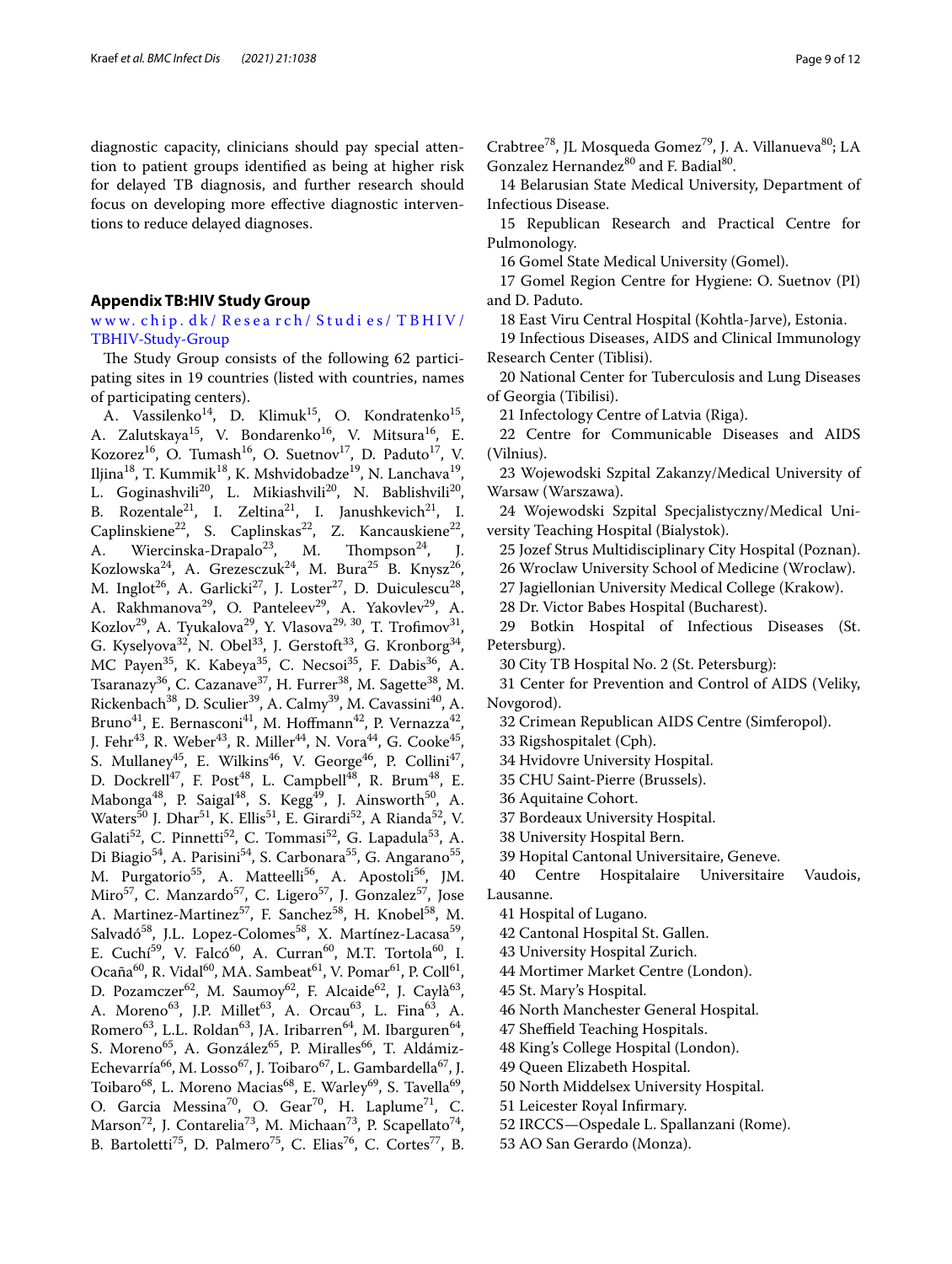55 Clinic of Infectious Diseases, University of Bari (Bari).

- 56 University of Brescia Spedali Civili.
- 57 Hospital Clinic of Barcelona.
- 58 Hospital del Mar.
- 59 Mutua de Terrassa.
- 60 Hospital Universitari Vall d'Hebrón:
- 61 Hospital Universitari de la Santa Creu i Sant Pau.
- 62 Hospital Universitari de Bellvitge.
- 63 Agencia de Salud Pública de Barcelona.

64 Hospital Universitaria Donostia (San Sebastian).

- 65 Hospital Ramon y Cajal (Madrid).
- 66 Hospital Universitaria'Gregorio Marañon'' (Madrid).
- 67 The CICAL Cohort, Argentina.
- 68 Hospital J. M. Ramos Mejía (Buenos Aires).
- 69 Hospital Paroissien (BA).
- 70 Hospital Piñero (BA).
- 71 Hospital Nacional Profesor Alejandro Posadas:
- 72 Hospital Rawson (Cordoba).
- 73 Hospital San Juan de Dios (La Plata).
- 74 Hospital General de Agudos Donación F. Santojani.
- 75 Hospital Francisco Javier Muñiz (BA).
- 76 Hospital Jujuy.
- 77 Fundación Arriaran (Santiago).
- 78 INNcMZS (México DF).
- 79 Hospital General Regional de Leon- CAPACITS.
- 80 Hospital Civil de Guadalajara.

#### **Abbreviations**

TB: Tuberculosis; HIV: Human immunodefciency virus; PLWH: People living with HIV; AIDS: Acquired immunodefciency syndrome; IEC: Independent Ethics Committee; IRB: Institutional Review Board; RNA: Ribonucleotide acid; ART: Antiretroviral therapy; HBsAg: Hepatitis B surface antigen; HCV: Hepatitis C virus; MDR: Multi-drug resistant; PCR: Polymerase chain reaction; Mtb: Mycobacterium tuberculosis; CSF: Cerebrospinal fuid; KM: Kaplan–Meier; HR: Hazard ratio; CI: Confdence interval; IDU: Injecting drug use; OR: Odds ratio; PYFU: Person years of follow-up; LAM: Lipoarabinomannan.

#### **Supplementary Information**

The online version contains supplementary material available at [https://doi.](https://doi.org/10.1186/s12879-021-06745-w) [org/10.1186/s12879-021-06745-w.](https://doi.org/10.1186/s12879-021-06745-w)

<span id="page-9-0"></span>**Additional fle 1: Table S1.** Cox-regression model for survival in Eastern Europe, crude and adjusted hazard ratios for follow-up 0–2 months. **Table S2.** Cox-regression model for survival in Eastern Europe, crude and adjusted hazard ratios for follow-up 2–24 months. **Figure S1.** Kaplan–Meier survival estimates by diagnostic delay ( $\leq$  3 months versus > 3 months)

#### **Acknowledgements**

Not applicable.

#### **Guidelines**

The STROBE guidelines for cohort studies were followed in the conduct of this study.

#### **Authors' contributions**

CK, OK and AM conceived of the study. AP, IA, AS, NB, ST, RP, IK, EB, ED, JL, DP contributed to data collection. CK did statistical analysis. CK, AB, AM, OK, DP and ISJ contributed to interpretation of data analysis. All authors were involved in drafting the fnal manuscript. All authors read and approved the fnal manuscript.

#### **Funding**

Open Access funding enabled and organized by Projekt DEAL.

#### **Availability of data and materials**

The datasets used and/or analyzed during the current study are available from the corresponding author on reasonable request.

#### **Declarations**

#### **Ethics approval and consent to participate**

Informed consent was obtained from all participants. All methods were carried out in accordance with relevant guidelines and regulations. In specifc, IEC/IRB were obtained from the following commitees: Le Comité d'Ethique du C.H.U Saint-Pierre, Le Numéra registre AK/12-03- 28/4128, Comité.

Ético Cientifco del servicio de Salud Metropolitano Centra, Chil, certifcado 452/11, De.

Videnskabsetiske Komiteer i Region Hovedstaden Journal nr.: H-3-2011-095, United Kingdom national ethics approval Reference nr. 11/LO/0713 & R&D Reference nr. CSP 75430 for UK sites: Mortimor Market Centre, London, Imperial College Healthcare, London, St. Marys Hospital, London, North Manchester General Hospital, Manchester, Sheffield Teaching Hospitals, Sheffield, King's College Hospital, London, North Middlesex University Hospital, London, Queen Elisabeth Hospital, London R&D ref. nr. SLHT/2011/UCSM/HIV/88, Leicester Royal Infrmary, Leicester. El Comité de Etica en Investigación en Salud, Hospital Paroissien Argentina 20/12/2911, Comité de Etica Iniciativa y Refextion Bioetica Hospital Pineiro & Hospital Ramos Mejia Argentina 12/12/12, Comité de Bioética Reg. nr. 11,743/11 Hospital Nacional Profesor Alejandro Posdas Argentina, Comité Institucional de Ètica de la Investigacion en Salud del Nino u del Adulto Cordoba 16/12/2012 Hospital Rawson, Comité de Etica La Plata 12/11/12 Hospital Sa Juan de Dios Argentina, Comité de Ética en Investigacion Buenos Aires 18/11/12 Hospital Santojani Argentina & 11/05/2012 Hospital Fracisco Javier Muniz Argentina, Docencia e Investigación 15/06/12 Jujuy Argentina, Institutional Review Board Tbilisi Ref. nr. 12–007, Registro delle Sperimentazioni del Comitato Etico Rone nr. 24/2011 Spallanzani, Comitato Etico San Gerardo, Monza 26/05/2011, Comitato Etico Aziendale A.O.U. San Martino Genoa nr. 295 08/04/2011, Comitato Etico Indipendente Locale Policlinio Consorziale Bari nr. 624 28/09/2011, Instituto Nacional de Ciencias Médicas y Nutrición Salvador Zubirán Ref. nr 437, Comité de Ética del Hospital General Regional de León 10/10/2011, Secretario del Comité de Ensenanza, Investigacion y Ética Hospital Civil de Guadalajara Invest. Nr. 038/12, Comitato Etico Spedali Civili Brescia 07/06/2011 nr.36; Direcció General de Regularcio Barcelona CY-ANT-2011-01, Hospital Universitario Ramón y Cajal Comité Ético de Investigación Clinica 12/07/2011, Comite Etico de Investigation Clinica de Euscadi Vitoria 02/02/2012, Comité Ético de Investigación Clínica Hospital General Universitario Gregorio Maranon Madrid SAS/3470/2009, Kantonale Ethik-Kommission Zürich EK-793, Ethical Committee of Rep. Res. And Practical Centre for Pulmonology Minsk 11/02/2011, Ethical Committee of Gomel State Medical University & Gomel Regional Centre for Hygiene, Ethical Committee for Botkin Hospital & City TB Hospital ref. nr.23, Ethical Committee for Novgorod Centre for AIDS Prevention and Control 11/10/2011, Ethican Committee of Samara State Medical University 10/10/2012, Komisja Bioetycznego Uniwersytetu Medycznego w Bialymstoku Poland R-I-00/85c/2012 –R-I-002/85/2011, Tallinn Medical Research Ethics Committee Appr. Nr. 2555, RSU Etikas Komitejas Lemums Riga Nr. E-9(2), Vilniaus Regioninis Biomedicininiu Tyrimu Etikos Komitetas Nr. 158,200–07– 363-90, Dr. Victor Babes Hospital Institutional Ethics Committee nr. 3889, Ethics Committee Crimean Republican AIDS Centre Nr. 462–13–08-12. The data storage and handling was protected in accordance with and approved by the Danish Data Protection Agency (Datatilsynet) under the Act on Processing of Personal Data (Act No. 429 of 31 May 2000) and European Commission Directive 95/46/EC. [http://www.chip.dk/Portals/0/fles/Study%](http://www.chip.dk/Portals/0/files/Study%20documents/HIV_TB_project_protocol_2011.pdf) [20documents/HIV\\_TB\\_project\\_protocol\\_2011.pdf.](http://www.chip.dk/Portals/0/files/Study%20documents/HIV_TB_project_protocol_2011.pdf)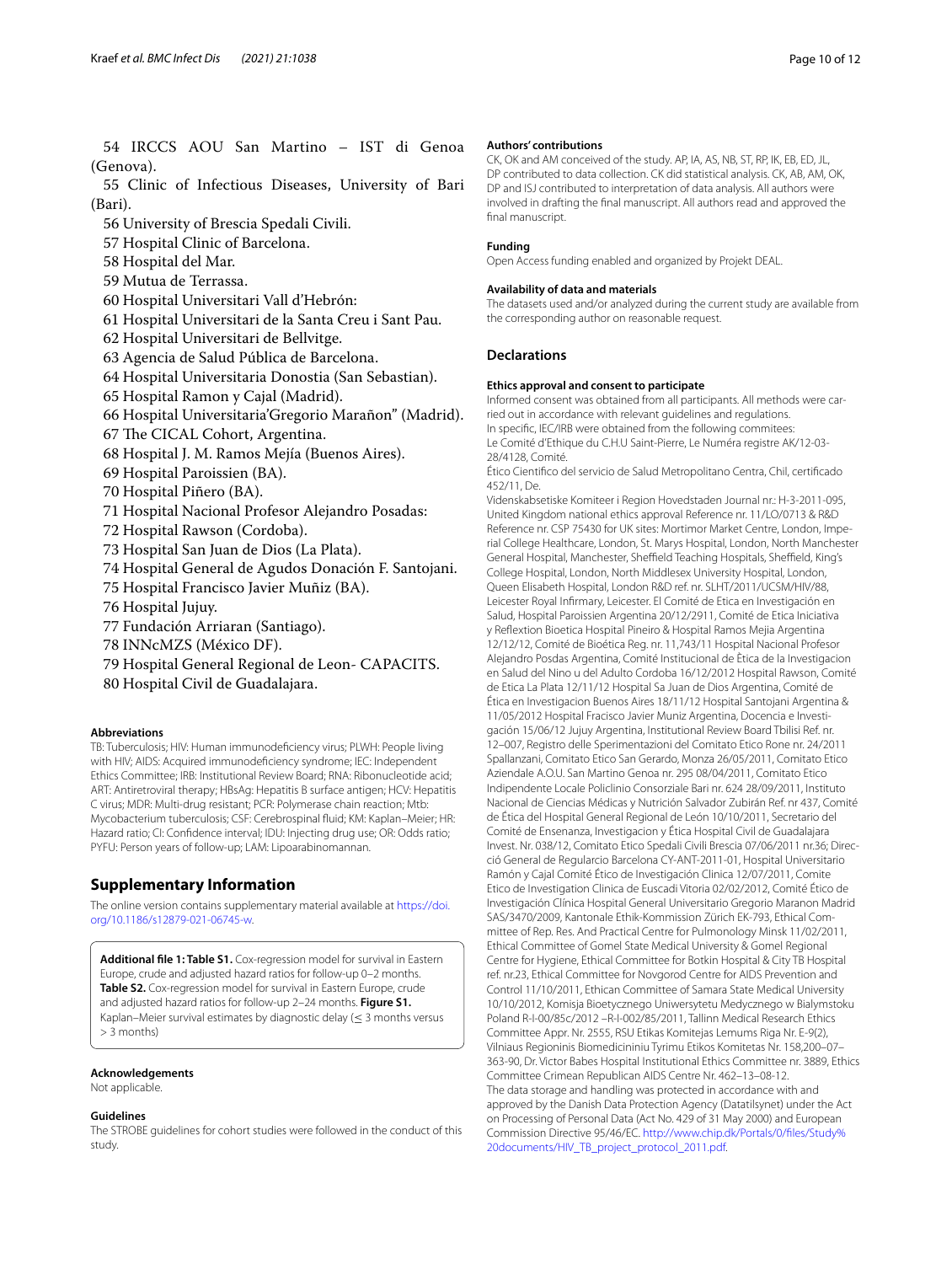#### **Consent for publication**

Not applicable.

#### **Competing interests**

AM reports consulting fees by ViiV, Gilead, Eiland and Bonnin PC outside of the submitted work. RP reports fees for lectures and travel by Gilead sciences Poland outside of the submitted work. OK reports fees for consultation and travel by Gilead, Janssen, Merck and Viiv outside the submitted work. All other authors declare that they have no confict of interest.

#### **Author details**

<sup>1</sup> CHIP (Centre of Excellence for Health, Immunity and Infections), Rigshospitalet, University of Copenhagen, Copenhagen, Denmark. <sup>2</sup> Department of Infectious Diseases, The Heart Centre, Rigshospitalet, University of Copenhagen, Copenhagen, Denmark. <sup>3</sup> City TB Dispensary, St. Petersburg, Russia. <sup>4</sup> Republican Scientifc and Practical Center for Pulmonology and Tuberculosis, Minsk, Belarus.<sup>5</sup> Infectious Diseases, AIDS and Clinical Immunology Research Center, Tbilisi, Georgia. <sup>6</sup>Dr Victor Babes' Hospital of Tropical and Infectious Diseases, Bucharest AND'Carol Davila' University of Medicine and Pharmacy, Bucharest, Romania. <sup>7</sup>Wojewodski Szpital Zakanzy/Medical University of Warsaw, Warsaw, Poland. <sup>8</sup> Department of Infectious Disease, Belarusian State Medical University, Minsk, Belarus. <sup>9</sup>Samara State Medical University of the Ministry of Healthcare of the Russian Federation, Samara, Russia. <sup>10</sup>Botkin Hospital of Infectious Disease, St. Petersburg, Russia. 11Riga East University Hospital, Latvian Centre of Infectious Diseases, Riga, Latvia. 12Research Unit for Infectious Diseases, Odense University Hospital, University of Southern, Odense, Denmark. <sup>13</sup>Centre for Clinical Research, Epidemiology, Modelling and Evaluation (CREME), Institute for Global Health, UCL, London, UK. 14Heidelberg Institute of Global Health, University of Heidelberg, Heidelberg, Germany.

# Received: 13 April 2021 Accepted: 20 August 2021

#### **References**

- <span id="page-10-0"></span>1. World Health Organization. Global tuberculosis report 2020. Geneva: World Health Organization; 2020.
- <span id="page-10-1"></span>2. Ford N, Matteelli A, Shubber Z, Hermans S, Meintjes G, Grinsztejn B, et al. TB as a cause of hospitalization and in-hospital mortality among people living with HIV worldwide: a systematic review and meta-analysis. J Int AIDS Soc. 2016;19(1):20714.
- <span id="page-10-2"></span>3. Gupta RK, Lucas SB, Fielding KL, Lawn SD. Prevalence of tuberculosis in post-mortem studies of HIV-infected adults and children in resource-limited settings: a systematic review and meta-analysis. AIDS. 2015;29(15):1987–2002.
- <span id="page-10-3"></span>4. Getnet F, Demissie M, Assefa N, Mengistie B, Worku A. Delay in diagnosis of pulmonary tuberculosis in low-and middle-income settings: systematic review and meta-analysis. BMC Pulm Med. 2017;17:202.
- <span id="page-10-4"></span>5. Storla DG, Yimer S, Bjune GA. A systematic review of delay in the diagnosis and treatment of tuberculosis. BMC Public Health. 2008;14(8):15.
- <span id="page-10-6"></span>6. Tedla K, Medhin G, Berhe G, Mulugeta A, Berhe N. Delay in treatment initiation and its association with clinical severity and infectiousness among new adult pulmonary tuberculosis patients in Tigray, northern Ethiopia. BMC Infect Dis. 2020;20(1):456.
- 7. Bajehson M, Musa BM, Gidado M, Nsa B, Sani U, Habibu AT, et al. Determinants of mortality among patients with drug-resistant tuberculosis in northern Nigeria. PLoS ONE. 2019;14(11):e0225165.
- 8. Jørstad MD, Aßmus J, Marijani M, Sviland L, Mustafa T. Diagnostic delay in extrapulmonary tuberculosis and impact on patient morbidity: a study from Zanzibar. PLoS ONE. 2018;13(9):e0203593.
- 9. Lin Y, Enarson DA, Du J, Dlodlo RA, Chiang C-Y, Rusen ID. Risk factors for unfavourable treatment outcome among new smear-positive pulmonary tuberculosis cases in China. Public Health Action. 2017;7(4):299–303.
- 10. Virenfeldt J, Rudolf F, Camara C, Furtado A, Gomes V, Aaby P, et al. Treatment delay afects clinical severity of tuberculosis: a longitudinal cohort study. BMJ Open. 2014;4(6):e004818.
- <span id="page-10-5"></span>11. Golub JE, Bur S, Cronin WA, Gange S, Baruch N, Comstock GW, et al. Delayed tuberculosis diagnosis and tuberculosis transmission. Int J Tuberc Lung Dis. 2006;10(1):24–30.
- <span id="page-10-7"></span>12. Lin X, Chongsuvivatwong V, Lin L, Geater A, Lijuan R. Dose-response relationship between treatment delay of smear-positive tuberculosis patients and intra-household transmission: a cross-sectional study. Trans R Soc Trop Med Hyg. 2008;102(8):797–804.
- <span id="page-10-8"></span>13. WHO | WHO end TB strategy. WHO. World Health Organization. [http://](http://www.who.int/tb/post2015_strategy/en/) [www.who.int/tb/post2015\\_strategy/en/.](http://www.who.int/tb/post2015_strategy/en/) Accessed 5 Aug 2020.
- <span id="page-10-9"></span>14. Schmaltz CAS, Santoro-Lopes G, Lourenço MC, Morgado MG, Velasque LdS, Rolla VC. Factors impacting early mortality in tuberculosis/HIV patients: diferences between subjects naïve to and previously started on HAART. PLoS ONE. 2012;7(9):e45704.
- 15. Finnie RKC, Khoza LB, van den Borne B, Mabunda T, Abotchie P, Mullen PD. Factors associated with patient and health care system delay in diagnosis and treatment for TB in sub-Saharan African countries with high burdens of TB and HIV. Trop Med Int Health. 2011;16(4):394–411.
- <span id="page-10-10"></span>16. Lisboa M, Fronteira I, Colove E, Nhamonga M, Martins MdRO. Time delay and associated mortality from negative smear to positive Xpert MTB/ RIF test among TB/HIV patients: a retrospective study. BMC Infect Dis. 2019;19(1):18.
- <span id="page-10-11"></span>17. Podlekareva DN, Efsen AMW, Schultze A, Post FA, Skrahina AM, Panteleev A, et al. Tuberculosis-related mortality in people living with HIV in Europe and Latin America: an international cohort study. Lancet HIV. 2016;3(3):e120–31.
- <span id="page-10-12"></span>18. von Elm E, Altman DG, Egger M, Pocock SJ, Gøtzsche PC, Vandenbroucke JP, et al. The Strengthening the Reporting of Observational Studies in Epidemiology (STROBE) statement: guidelines for reporting observational studies. Lancet. 2007;370(9596):1453–7.
- <span id="page-10-13"></span>19. Efsen AMW, Schultze A, Miller RF, Panteleev A, Skrahin A, Podlekareva DN, et al. Management of MDR-TB in HIV co-infected patients in Eastern Europe: results from the TB:HIV study. J Infect. 2018;76(1):44–54.
- <span id="page-10-14"></span>20. Boniface R, Moshabela M, Zulliger R, MacPherson P, Nyasulu P. Correlates of delayed diagnosis among human immunodefciency virus-infected pulmonary tuberculosis suspects in a rural HIV clinic, South Africa. Tuberc Res Treat. 2012;2012.
- <span id="page-10-15"></span>21. Ríos-Hincapié CY, Rojas M, López M, Porras A, Luque R, Pelissari DM, et al. Delays in HIV and TB diagnosis and treatment initiation in co-infected patients in Colombia. Int J STD AIDS. 2020;31(5):410–9.
- <span id="page-10-16"></span>22. Coimbra I, Maruza M, Militão-Albuquerque MdFP, Moura LV, Diniz GTN, Miranda-Filho DdB, et al. Associated factors for treatment delay in pulmonary tuberculosis in HIV-infected individuals: a nested case-control study. BMC Infect Dis. 2012;12:208.
- <span id="page-10-17"></span>23. Nogueira BMF, Rolla VC, Akrami KM, Kiene SM. Factors associated with tuberculosis treatment delay in patients co-infected with HIV in a high prevalence area in Brazil. PLoS ONE. 2018;13(4):e0195409.
- <span id="page-10-18"></span>24. van der Werf MJ, Chechulin Y, Yegorova OB, Marcinuk T, Stopolyanskiy A, Voloschuk V, et al. Health care seeking behaviour for tuberculosis symptoms in Kiev City, Ukraine. Int J Tuberc Lung Dis. 2006;10(4):390–5.
- <span id="page-10-19"></span>25. Belkina TV, Khojiev DS, Tillyashaykhov MN, Tigay ZN, Kudenov MU, Tebbens JD, et al. Delay in the diagnosis and treatment of pulmonary tuberculosis in Uzbekistan: a cross-sectional study. BMC Infect Dis. 2014;25(14):624.
- <span id="page-10-20"></span>26. Rabin AS, Kuchukhidze G, Sanikidze E, Kempker RR, Blumberg HM. Prescribed and self-medication use increase delays in diagnosis of tuberculosis in the country of Georgia. Int J Tuberc Lung Dis. 2013;17(2):214–20.
- <span id="page-10-21"></span>27. Whitehorn J, Ayles H, Godfrey-Faussett P. Extra-pulmonary and smearnegative forms of tuberculosis are associated with treatment delay and hospitalisation. Int J Tuberc Lung Dis. 2010;14(6):741–4.
- <span id="page-10-22"></span>28. Hudson CP, Wood R, Maartens G. Diagnosing HIV-associated tuberculosis: reducing costs and diagnostic delay. Int J Tuberc Lung Dis. 2000;4(3):240–5.
- <span id="page-10-23"></span>29. Ji Y-J, Liang P-P, Shen J-Y, Sun J-J, Yang J-Y, Chen J, et al. Risk factors afecting the mortality of HIV-infected patients with pulmonary tuberculosis in the cART era: a retrospective cohort study in China. Infect Dis Poverty. 2018;7(1):25.
- <span id="page-10-24"></span>30. Delay in seeking care for tuberculosis symptoms among adults newly diagnosed with HIV in rural Malawi. [https://pubmed.ncbi.nlm.nih.gov/](https://pubmed.ncbi.nlm.nih.gov/29471905/) [29471905/.](https://pubmed.ncbi.nlm.nih.gov/29471905/) Accessed 1 Feb 2021.
- <span id="page-10-25"></span>31. HIV care and treatment factors associated with improved survival during TB treatment in Thailand: an observational study | BMC Infectious Diseases | Full Text. [https://doi.org/10.1186/1471-2334-9-42.](https://doi.org/10.1186/1471-2334-9-42) Accessed 2 Feb 2021.